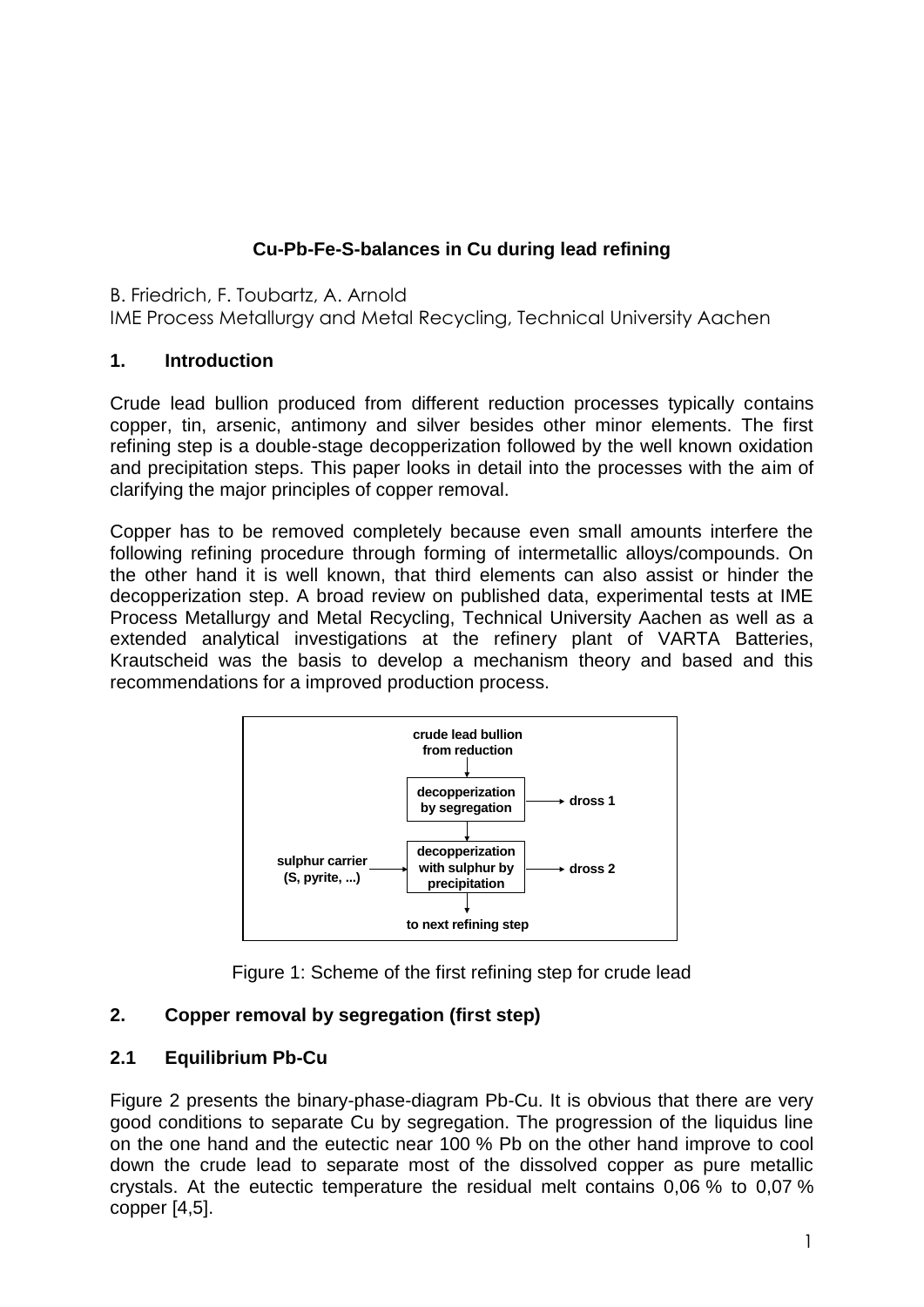

Figure 2: Binary-system Pb-Cu

#### **2.2 Influence of third-elements on copper-solubility in lead**

Crude lead consists on the following alloying elements, their binary solubility's are shown in Table 1.

Table 1: Concentration of alloying elements in crude lead and thin solubility in lead [3]

|    | Amount of alloying | Solubility of Me in | Eutektika       |        |  |
|----|--------------------|---------------------|-----------------|--------|--|
|    | elements (Me)      | Pb at 350 °C        | (see figure 2)  |        |  |
| Cu | $0,5-3,0%$         | 0,1%                | $0,06 - 0,07$ % | 327 °C |  |
| As | $1,0-2,0%$         | 7.0%                | 2.8%            | 288 °C |  |
| Sb | $1,0-3,0%$         | 25,0 %              | 11.1%           | 252 °C |  |
| Sn | $1,0-3,0%$         | completely          | 61,9%           | 183 °C |  |

Figure 3 shows that all alloying elements with exception of copper have even at eutectic conditions a larger solubility than concentration in crude lead.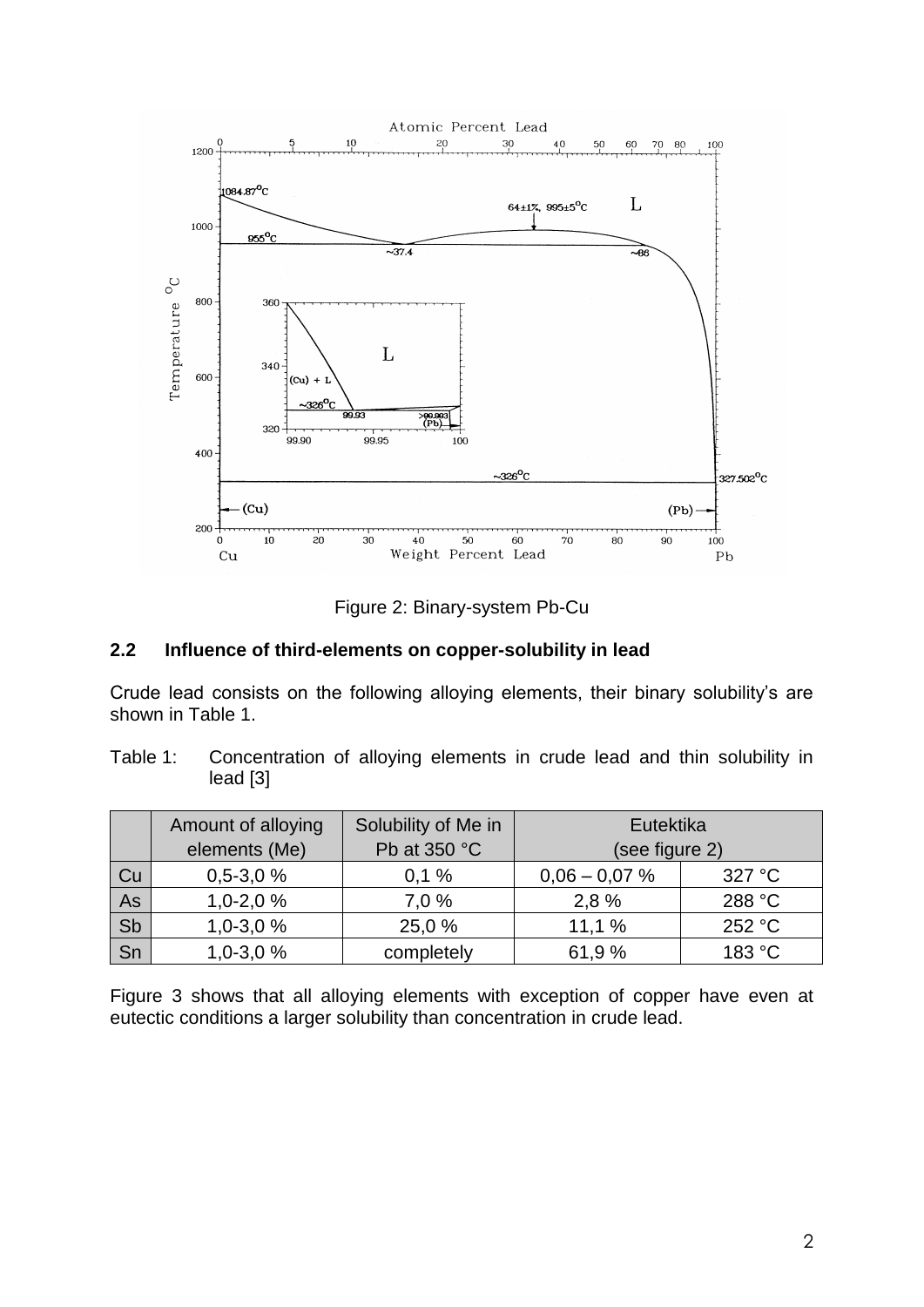

Figure 3: Equilibrium solubility of alloying elements in lead and melting points of relevant intermetallic phases [3]

By cooling of the lead-bullion the solubility of Cu in lead is reduced, the copper separates from the melt. Because of the lower density of the copper it moves to the surface like contained or formed intermetallic phases. Copper and the intermetallic phases form together with incorporated lead the so called copper-dross.

Small amounts of third elements strongly influence the separation of copper. For example through addition of 0,3 %. As the solubility of Cu in Pb decrease from 0,06 % to 0,02 % and 1,5 % Sn leads to a solubility reduction for copper to 0,02 %. The reason for these effect is the formation of intermetallic phases like  $Cu<sub>6</sub>As$ ,  $Cu<sub>5</sub>As<sub>2</sub>$ ,  $Cu<sub>2</sub>Sb$ ,  $Cu<sub>3</sub>Sn$  [7]. A summary of the effects of third elements on coppersolubility is shown in figure 4 [6].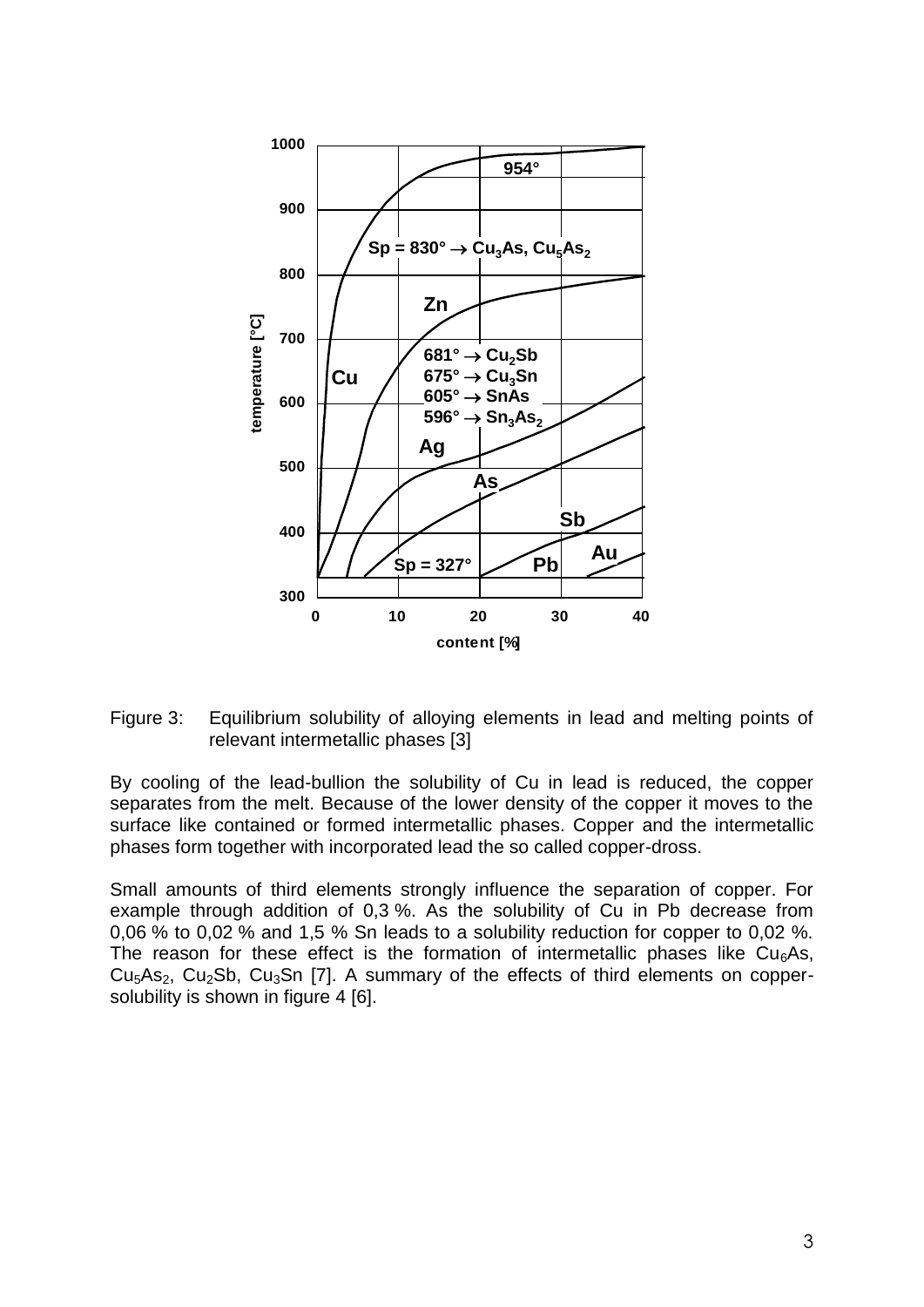



The removal of copper as a first refining step has found fully acceptance as

- tin and arsenic seem to assist the decopperization [1,2], antimony on the other hand is suspected of inhibiting the reaction
- copper disturbs a selective removal of other alloying elements in subsequent refining steps

The phase diagram Pb-Cu-Sn shows, that by primary crystallisation of Cu-solid solution crystals or the intermetallic phase  $Cu<sub>3</sub>Sn$  the Cu-content of the lead bullion in the ternary system Pb-Cu-Sn decreases. The Cu-value reaches at a temperature of 319 °C and a tin-concentration between 0,6 and 2,0 % its minimum (approx. 0,02 %). Above 2 % Sn in the melt the Cu-content rises again (figure 5). The process of Cusolubility in presence of tin was verified also by [9] investigations.



Figure 5: Pb-Cu-Sn-system; isotherm of Cu-solubility at 337 °C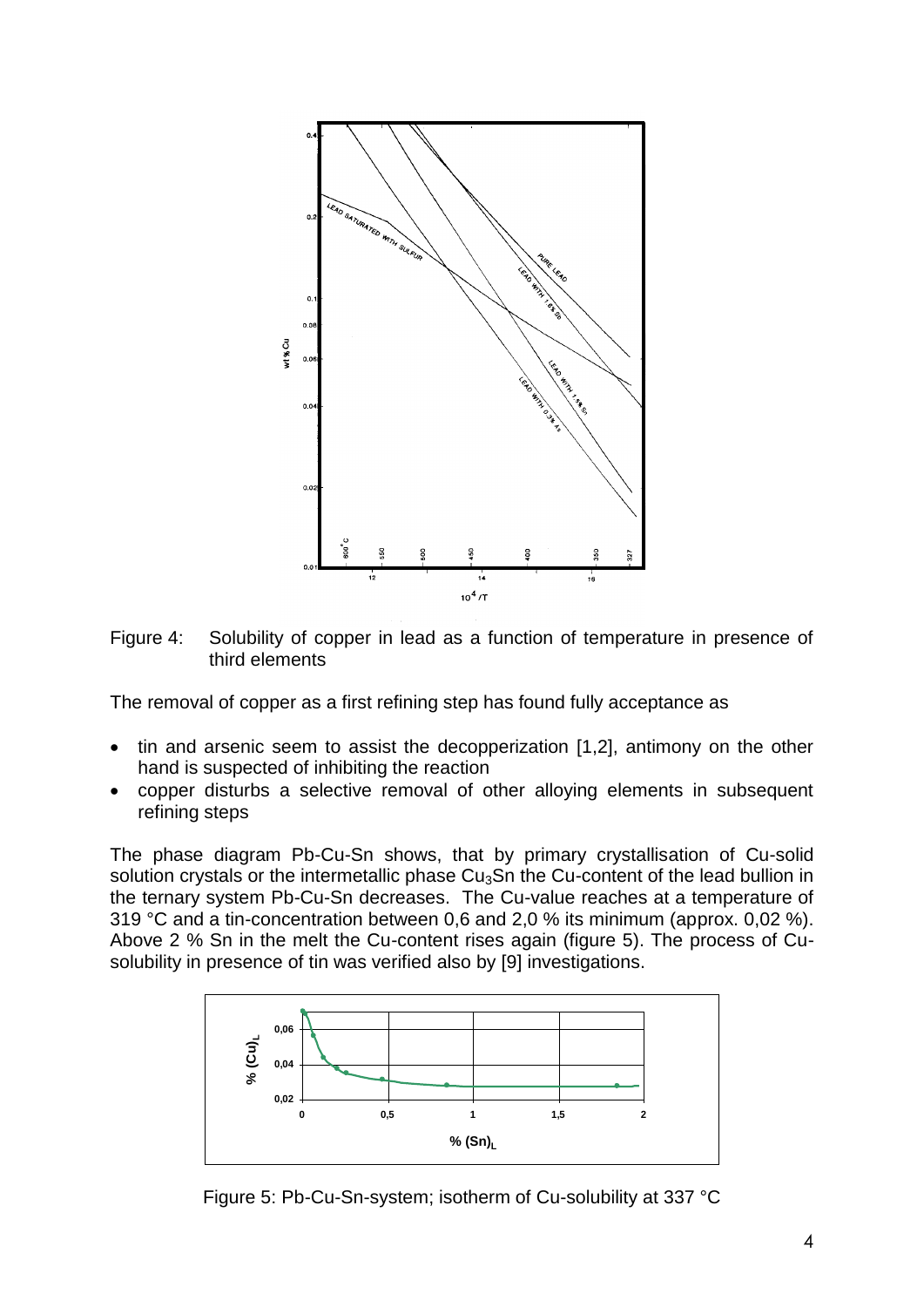# **Arsenic**

The reducing influence of As to the solubility of Cu in Pb starts at a concentration of 0,003 % As. This is combined with the formation of the intermetallic phase  $Cu<sub>3</sub>As$  [8]. The Cu solubility in the Pb-Cu-As-system (figure 6) shows up to 0,25 % a similar trend of the isothermal Cu-solubility-line as the PbCu-Sn-system, above these concentration the Cu solubility increases [10].



Figure 6: Pb-Cu-As-system; isotherm of Cu-solubility at 337 °C

At similar concentrations the influence of As is higher than that of Sn. A copper concentration of 0,05 % is in equilibrium with 0,01 % As, compared to 0,06 % Sn.

# **Antimony**

The solubility of Cu in the Pb-Cu-Sb-system shows an irregular course as seen in figure 7 [10]. For low Sb-concentrations this zone is enlarged in figure 6b. After a slow rise at low Sb-concentrations the Cu-concentration decrease to a minimum at 1,5 % Sb and than increase again. In equilibrium with the melt is the intermetallic phase  $Cu<sub>2</sub>Sb$ . Its constitution is independent from the Sb-content of the melt [10].

In the ternary systems Pb-Cu-Sn and Pb-Cu-As the copper-solubility decreasing effect of the ternary component starts early. In the system Pb-Cu-Sb the effect is connected with the Cu<sub>2</sub>Sb formation and starts at a much higher Sb-concentration (0,03 %) at 337 °C. This Sb-concentration is in equilibrium with the saturated Cusolution in the binary system Pb-Cu (0,07 % Cu) .



Figure 7: System Pb-Cu-Sb isothermal solubility of copper at 337 °C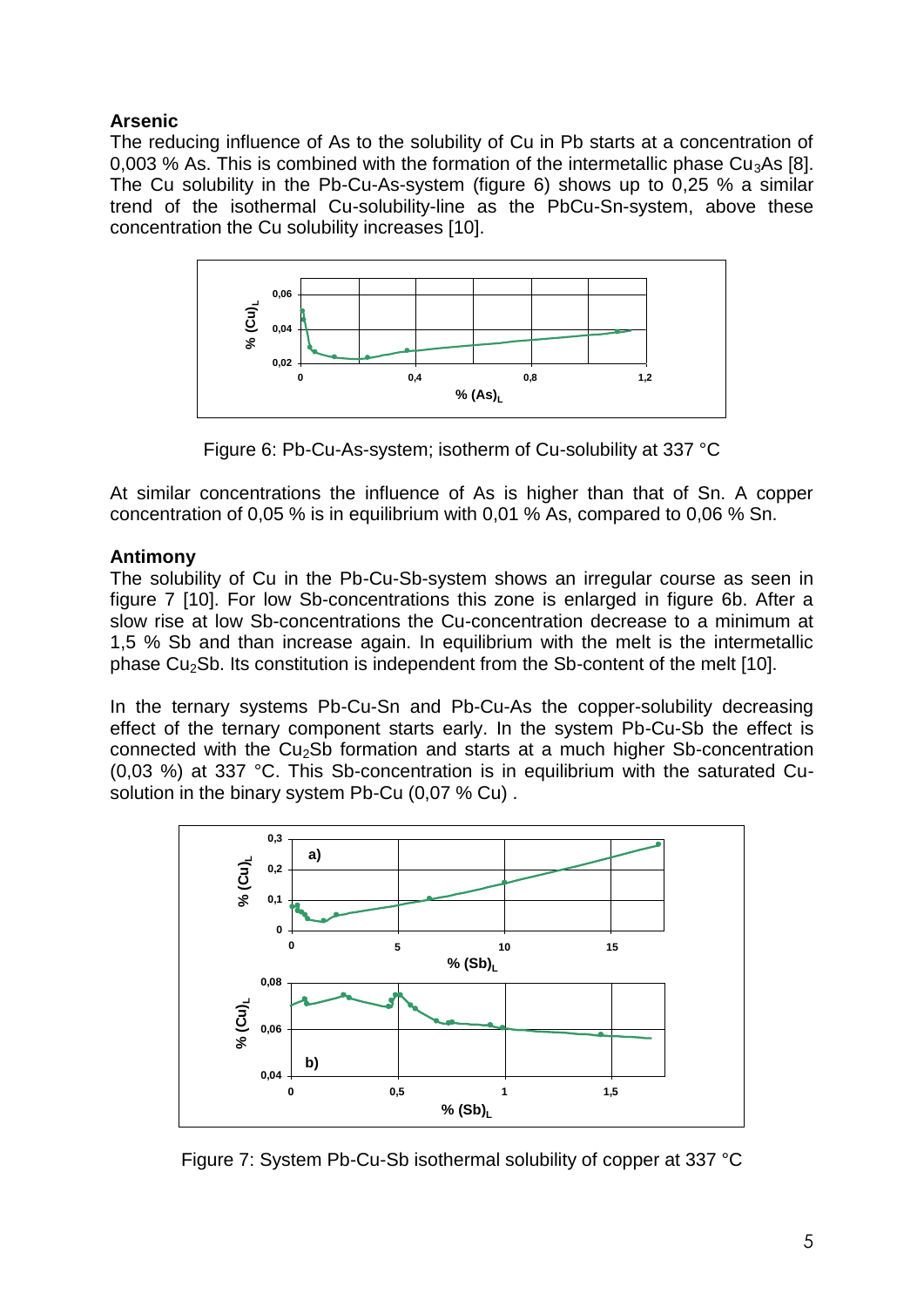The phase diagramme of the system Pb-Cu-Sb (figure 8) [11] demonstrates the existence of three two-phase and three three-phase equilibria in the lead corner.



Figure 8: Lead corner at the Pb-Cu-Sb phase diagram after homogenisation at 20 - 30 °C below solidification temperature [11]

The single-phase Pb area and the two-phase Pb-Sb area are remarkable slim due to very low solubility of copper in a Pb-Sb-alloy. The system derived from [11] makes evident that the irregular curve of the copper solubility is caused by precipitation of phases in the melt because the slim two-phase Pb-Cu area is easily left. In the three $phase$  area Pb- $\varepsilon$ -Cu the copper solubility increases with increasing Sb-content. In the two-phase area Pb- $\epsilon$  the copper solubility decreases rapidly with increasing Sbcontent. In the three-phase area  $Pb - E-Cu<sub>2</sub>$ Sb the copper solubility decreases more slowly with increasing Sb-content and in the two-phase ares  $Pb-Cu<sub>2</sub>Sb$  the solubility of copper in lead increases intensively. In [8] the difference between the phases  $Cu<sub>2</sub>Sb$  and  $\varepsilon'$  was not taken into consideration and both were identified by examination as  $Cu<sub>2</sub>Sb$  due to their almost identical composition. Starting with a ternary crude lead alloy the described course at the decopperization seems to be most probable.

For the respective quaternary phase systems (Pb-Cu-Sn-As/Pb-Cu-Sb-Sn) the copper solubility can be estimated by the solubility of the components  $Cu<sub>3</sub>As$  and Cu<sub>3</sub>Sn respectively Cu<sub>2</sub>Sb and Cu<sub>3</sub>Sn in the lead.

In the same manner the quinternary phase system Pb-Cu-Sb-Sn-As can be described by the single solubilities of  $Cu<sub>2</sub>sb$  and  $Cu<sub>3</sub>Sn$  and  $Cu<sub>3</sub>As$ . For instance starting with an  $1 - 2$  %-Sb-content it is evident that

- $\bullet$  Sn will have no influence on the Cu<sub>2</sub>Sb-solubility due the high practical existing concentration ( $> 1 \%$  Sb)
- As has an effect on the copper solubility beginning with 0,015 % As (at 1 % Sb level) and with 0,042 % As (at 2 % Sb level)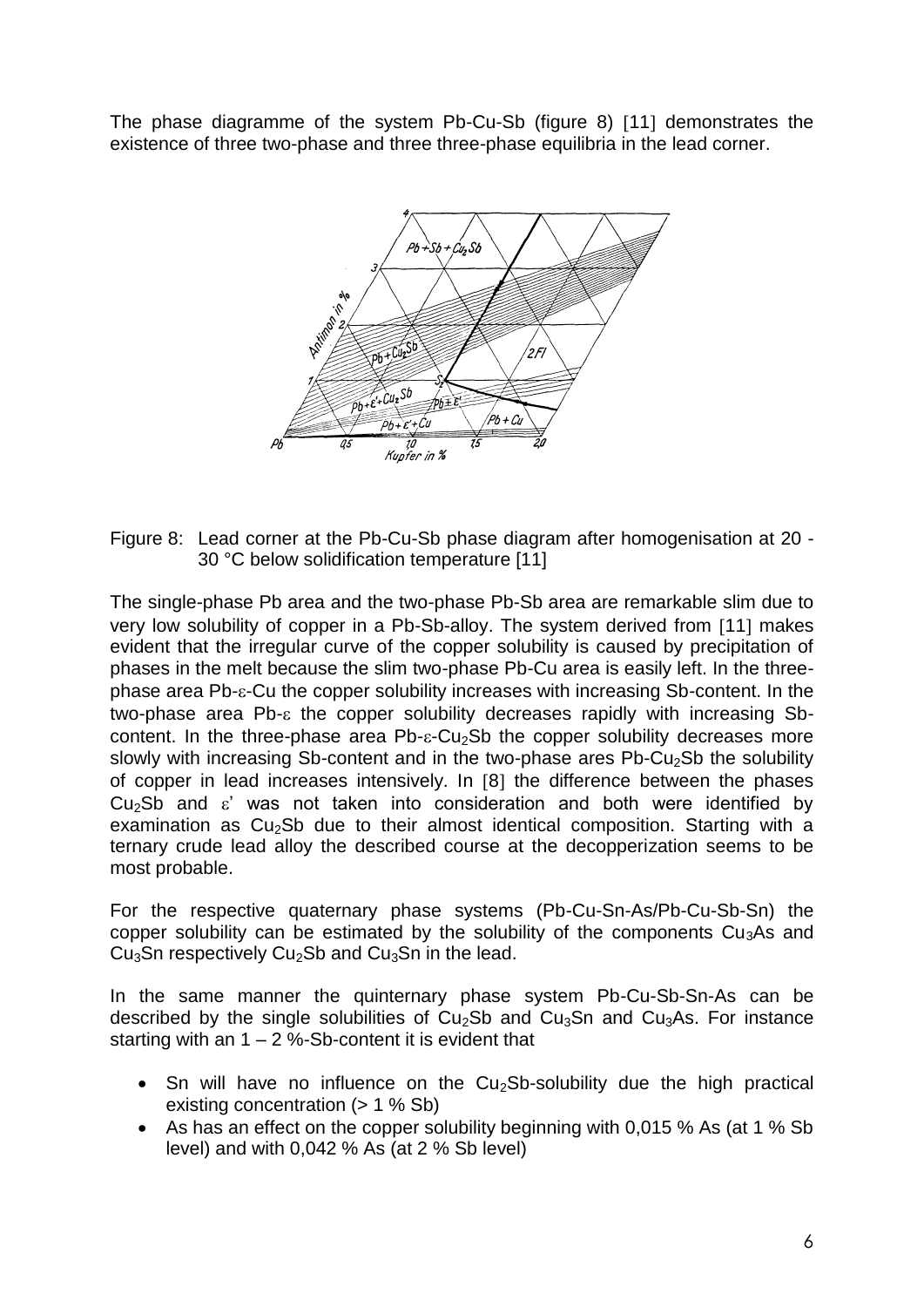Crude lead has to be called a multiple component system considering all existing accompanying elements. The latest publications discussing lead systems describe the formation of a compound with the formula  $Cu<sub>6</sub>AsSb$  (Cu<sub>3</sub>As  $\cdot$  Cu<sub>3</sub>Sb) [13] in the system Pb-Cu-As-Sb and compounds like  $Cu_{12}Sb_3Sn_7$  and  $Cu_{10}SbSn_9$  [14] in the system Pb-Cu-Sb-Sn. These multiple component compounds participate to the copper removal depending on their solubility in lead. Therefore the above presented transfer to quarternary and quinternary systems have to be considered as a first approximation.

### **2.3 Characterization of the relevant multicomponent system**

The knowledge of the potential compounds and reactions in the lead melt is very important for the evaluation of the efficiency of the removal of copper and type and volume of the formed dross. Multicomponent systems are up to now unidentified to draw the principles of copper removal from crude lead. In order to give a prediction for the reactions and end-products in a ternary system, a technique can be used which is described in numerous publications on ternary and quarternary systems [15,17-20].

The main principle of this method consists on a triangulation of the ternary subsystems and a following partitioning of them, using quasi-binary cuts. The isolated secondary tetraeders can be reduced to manageable equilibrium systems with simple components. Bevore developing a metallurgical process, whose exact constitutional diagram of the components is not known, it is recommended that previous to a experimental work a triangulation and tetraedration of the system is carried out. Data of the quinternary system Pb-Cu-As-Sb-Sn are not published. From the proper binary and ternary systems of lead is known that these alloying elements don't form intermetallic compounds with lead. Therefore it is possible to estimate the phase structure of copper and the other alloying elements by the leadfree quarternary system Cu-As-Sb-Sn.

The triangulation, shown in figure 9 is carried out on the basis of published data, on experimentally proven quasi-binary cuts [24,26-27], on the already accomplished triangulation of the system Cu-Sb-Sn [6,24,26,27], on own thermodynamic calculations [28-31], and finally on own experimental kinetic studies of copper removal from lead copper solubility and dross composition from.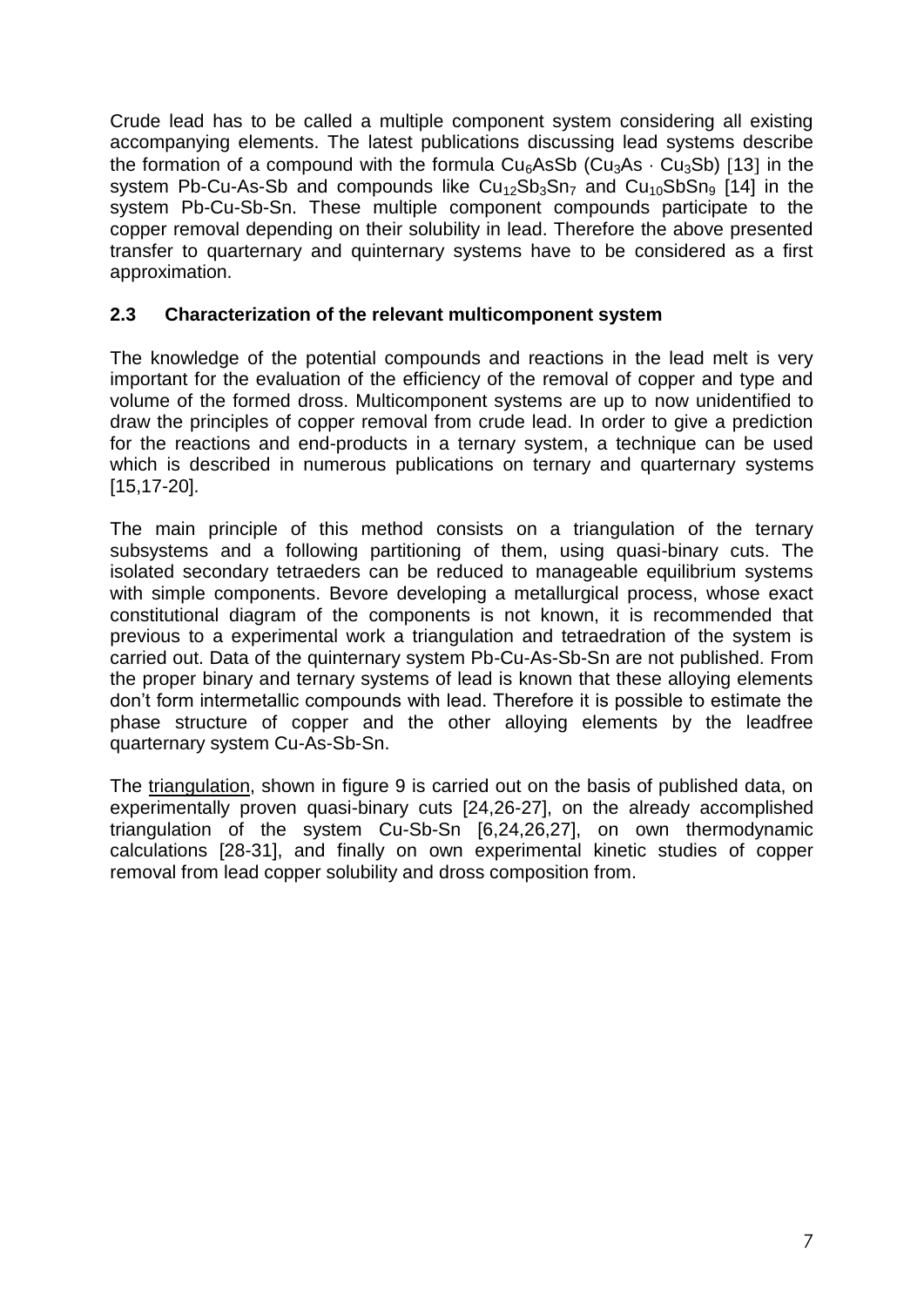

Figure 9 : Triangulation of the system Cu-As-Sb-Sn

The triangulation of ternary corner systems of the Cu-As-Sn-Sb-system show that several subsystems exist:

- Cu-Cu4Sn-Cu3Sb
- $Cu<sub>4</sub>Sn-Cu<sub>3</sub>Sb-Cu<sub>2</sub>Sb$
- $\bullet$  Cu<sub>4</sub>Sn-Cu<sub>2</sub>Sb-Cu<sub>3</sub>Sn
- $\bullet$  Cu<sub>3</sub>Sn-CuSn-Cu<sub>12</sub>Sn<sub>7</sub>Sb<sub>3</sub>
- $CuSn-SbSn-Cu_{12}Sn_{7}Sb_{3}$
- $Sb$ Sn-Sb<sub>3</sub>Sn<sub>2</sub>-Cu<sub>12</sub>Sn<sub>7</sub>Sb<sub>3</sub>
- $Cu<sub>3</sub>Sn-Sb<sub>3</sub>Sn<sub>2</sub>-Cu<sub>12</sub>Sn<sub>7</sub>Sh<sub>3</sub>$
- Sn-CuSn-SbSn
- $Cu<sub>3</sub>Sn-Sb<sub>3</sub>Sn<sub>2</sub>-Sb$
- Cu<sub>3</sub>Sn-Cu<sub>2</sub>Sb-Sb

From this partitioning it can be followed that the copper solubility in conventional crude lead can be defined by the solubility of 7 intermetallic compounds and 3 metals. 10 combinations with the connected eutectic channels explain the complexity of the segregation process. In figure 9 the dashed areas (horizontal: accumulator crude lead , vertical: primary crude lead) represent practical concentration ranges of copper and other alloying elements when standardized to 100 %. The arrows in the system Cu-As-Sn point out the influence of Sn on the copper compound structure. From the investigation of the systems  $Cu-Me<sub>1</sub>-Me<sub>2</sub>$  (Me = Sn, As, Sb) the copperphase in the lead melt can be determines the copper solubility. The composition of the bullion from battery recycling is typically on the line As - Sb/Cu  $\approx$  9,5 and is in the Sb-corner. It crosses three secondary systems with binary copper compounds, which points out a complicated dependency of the copper solubility on the arsenic content in a lead antimony melt. This causes the unsteady run of the copper solubility during copper removal (e.g. figure 6).

The tetraerdration (figure 10) of the system Cu-Sb-As-Sn was accomplished on basis of the previous shown triangulation of the three-component subsystems.

In accordance with the tetraerdration rule the number of the secondary quaternary systems, which are formed with the tetraerdration of a quaternary system, is determined by a formula with T: Number of the secondary quaternary systems, ZV: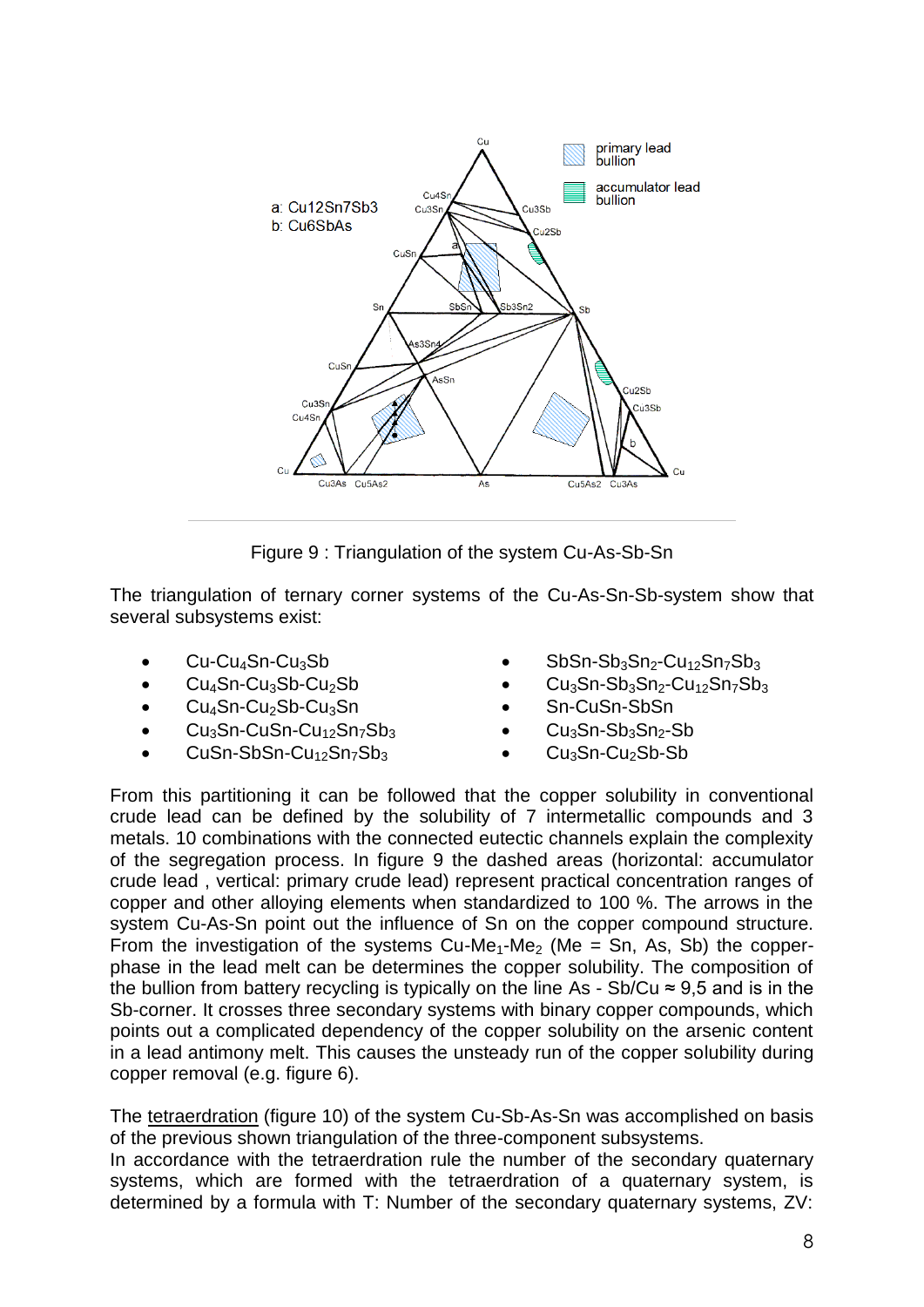Number of the two-material compounds in all two-component systems, DV: Number of the three-material compounds in all ternary systems:

 $T = 1 + ZV + 2*DV$  [20]

For the system Cu-Sb-As-Sn ZV amounts to 11 and DV to 2. This leads to 16 secondary quaternary systems!



Figure 10: Tetraerdration of the system Cu-Sb-As-Sn

The following secondary sub-systems are formed:

- $\bullet$  Cu-Cu $_6$ SbAs-Cu $_4$ Sn-Cu $_3$ As
- $\bullet$  Cu-Cu<sub>6</sub>SbAs-Cu<sub>4</sub>Sn-Cu<sub>3</sub>Sb
- $\bullet$  Cu<sub>6</sub>SbAs-Cu<sub>4</sub>Sn-Cu<sub>3</sub>Sb-Cu<sub>2</sub>Sb
- $\bullet$  Cu<sub>6</sub>SbAs-Cu<sub>4</sub>Sn-Cu<sub>3</sub>As-Cu<sub>2</sub>Sb
- $\bullet$  Cu<sub>3</sub>As-Cu<sub>4</sub>Sn-Cu<sub>2</sub>Sb-Cu<sub>3</sub>Sn
- $\bullet$  Cu<sub>3</sub>As-Cu<sub>2</sub>Sb-Cu<sub>3</sub>Sn-Sb
- Cu3As-AsSn-Cu3Sn-Sb
- $\bullet$  Cu<sub>3</sub>As-AsSn-Cu<sub>5</sub>As<sub>2</sub>-Sb
- $\bullet$  AsSn-Cu<sub>5</sub>As<sub>2</sub>-Sb-As
- $\bullet$  AsSn-As<sub>3</sub>Sn<sub>4</sub>-Cu<sub>3</sub>Sn-Sb
- $As_3Sn_4-Sb_3Sn_2-Cu_3Sn-Sb$
- $\bullet$  As<sub>3</sub>Sn<sub>4</sub>-Sb<sub>3</sub>Sn<sub>2</sub>-Cu<sub>3</sub>Sn-Cu<sub>12</sub>Sn<sub>7</sub>Sb<sub>3</sub>
- $As_3Sn_4-Sb_3Sn_2-SbSn-Cu_{12}Sn_7Sb_3$
- $As_3Sn_4-Cu_3Sn-CuSn-Cu_{12}Sn_7Sb_3$
- $\bullet$  As<sub>3</sub>Sn<sub>4</sub>-SbSn-CuSn-Cu<sub>12</sub>Sn<sub>7</sub>Sb<sub>3</sub>
- As<sub>3</sub>Sn<sub>4</sub>-SbSn-CuSn-Sn

The crude lead composition from battery recycling followes typically on the cut As-Sb-Sb/Cu  $\approx$  9.5 (figure 11). Since the arsenic and tin contents are usually very small in a production lead a bullion, the composition moves mainly into the sub-system Sb- $Cu<sub>3</sub>Sn-Cu<sub>3</sub>As-Cu<sub>2</sub>Sb$  (field 8 in figure 11). Copper is present here in form of three intermetallic compounds. Thus also the copper dross should contain this compounds (beside lead oxide).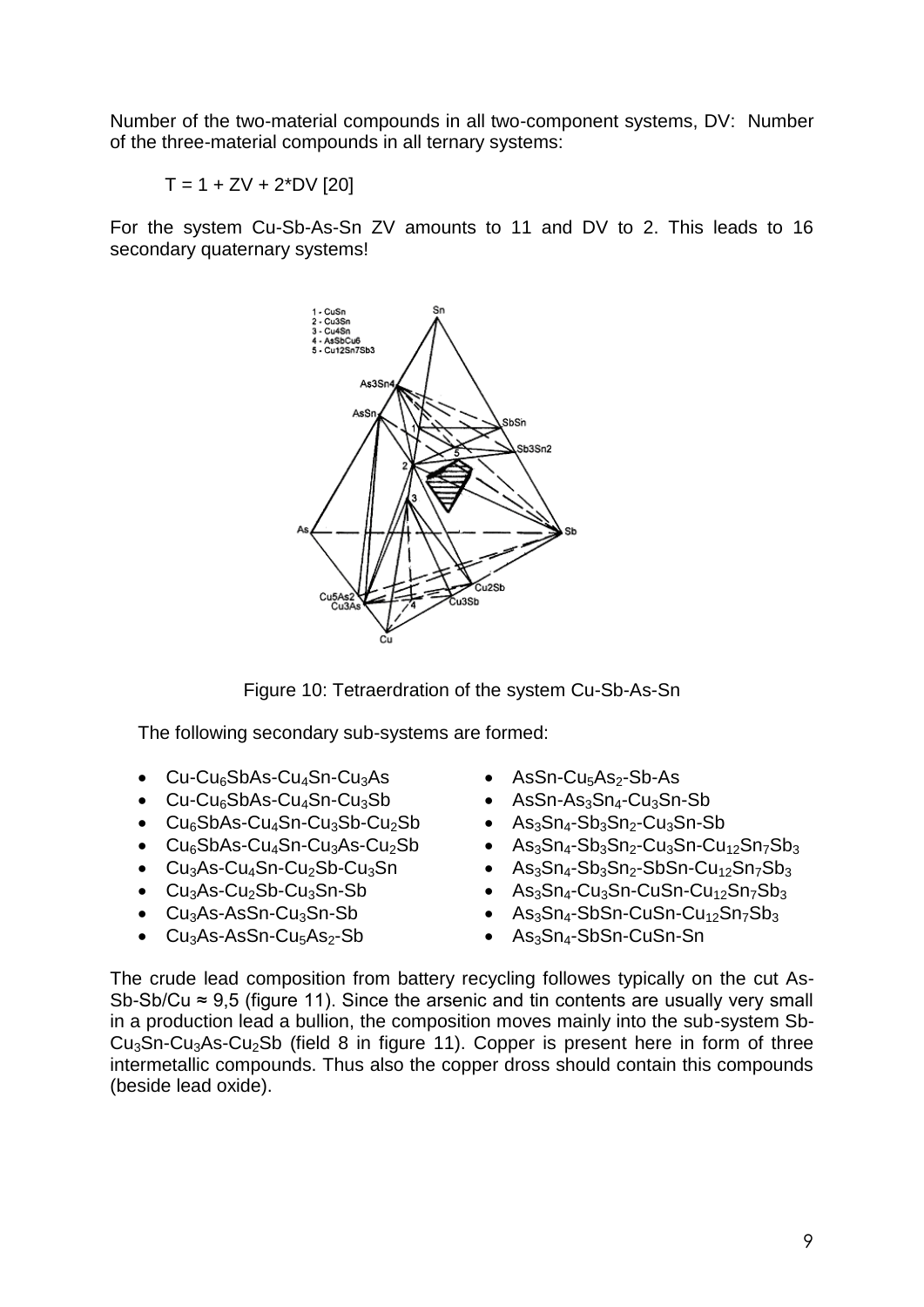

Figure 11: Polythermic cut As-Sn-Sb/Cu = 9,5 (bullion from battery recycling)

# **3. Copper removal by precipitation with sulphur (second step)**

## **3.1 Equilibrium Pb-Cu-S**

Since the copper content of the lead bullion after dross removal is still too high (negative copper impacts in further refining steps), and to meet the specification for battery electrodes, a second and advanced copper removal step must be executed. This is done by heating the pre-refined lead after dross removal and adding several portions of sulphur (pyrite, sodium-sulphide) [2]. Insoluble sulphides are formed, which can be separated.

An overview of the process of copper removal processes in different plants gives table 2. It shows that in all plants individual, adapted procedures for copper removal from lead with sulphur are used. The procedures differ by the sulphur quantity, the degree of the copper removal and the quantity of formed dross. The sulphur demand varies from 0,055 kg per kg copper in the lead (factory G) up to 2.75 kg sulphur per kg copper (factory H). A logical explanation for these enormous differences is missing.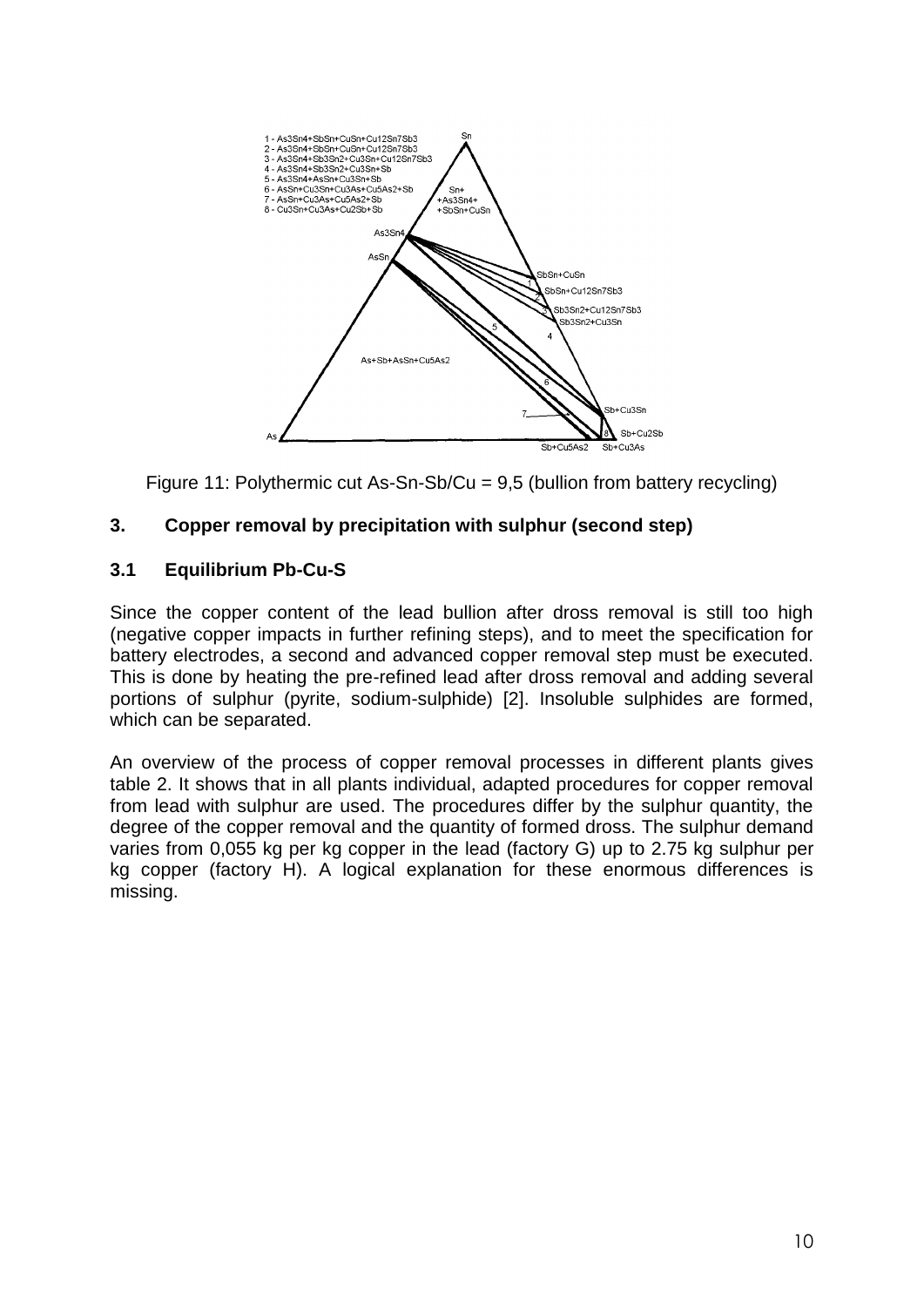| enter-<br>prise         | <b>Cu-content before</b><br><b>S-treatment</b><br>(weight-%) |       | <b>Cu-content after</b><br><b>S-treatment</b><br>(weight-%) |       |       | process of S-addition | tempe-<br>rature                                                             | batch<br>size | reaction<br>time | dross<br>weight |                              |
|-------------------------|--------------------------------------------------------------|-------|-------------------------------------------------------------|-------|-------|-----------------------|------------------------------------------------------------------------------|---------------|------------------|-----------------|------------------------------|
|                         | Cu                                                           | Ag    | Sn                                                          | Cu    | Ag    | Sn                    | $[Kg/t_{Al})$                                                                | [°C]          | [tPb]            | [min]           | [t] / $[kg/t_{Pb}]$          |
| $\overline{A}$          | 0,04                                                         | 0,1   |                                                             | 0,002 | 0,1   |                       | kg/t<br>Schaufel<br>mit einer<br>0.8<br>während 3 min (2,1)                  | 320           | 90               | 10              | $4 - 5$<br>$(44, 4 - 55, 5)$ |
| $\overline{B}$          | 0,42                                                         | 0,21  | 0,14                                                        | 0,01  | 0,23  | 0,07                  | kg/t mit einer Schaufel<br>2,1<br>während 5 min (5,13)                       | 350           | 60               | 60              | $3 - 4$<br>$(50-67)$         |
| $\overline{C}$          | 0,06                                                         | 0,001 | 0,15                                                        | 0,001 | 0,001 | 0,15                  | 1 kg/t in 10 Portionen während<br>10 min (1,67)                              | 370           | 100              | 10              | 0,7<br>(7)                   |
| $\overline{D}$          | 0,06                                                         |       |                                                             | 0,01  | 0,1   | 0,01                  | $0,5-1$ kg/t $(1 – 2)$                                                       | 340-350       | 100              | $20 - 30$       | $\overline{3}$<br>(30)       |
| Ē                       | 0,5                                                          | 0,8   | 0,7                                                         | 0,05  | 0,8   | 0,7                   | $0,8$ kg/t in 10 Portionen $(0,18)$                                          | 350-370       | 30               | $15 - 20$       | 0,1<br>(3,3)                 |
| $\overline{F}$          | 0,1                                                          | 0,37  |                                                             | 0,03  | 0,32  |                       | $0,7$ kg/t $(1)$                                                             | 340           | 230              | 90              | 5<br>(21,7)                  |
| $\overline{G}$          | 2,28                                                         | 0,55  | 2,0                                                         | 0,05  | 0,59  | 0,99                  | kg/t während 25<br>1,25<br>min<br>(0,06)                                     | 320           | 200              | 65              | $\overline{25}$<br>(125)     |
| $\overline{H}$          | 0,08                                                         | 0,73  | 0,07                                                        | 0,009 | 0,73  | 0,017                 | 2,2 kg/t mit einer Schaufel<br>während $45$ min $(3,1)$                      | 330           | 220              | 90              | 8<br>(36, 4)                 |
| l I                     | 0,12                                                         | 0,16  | 0,01                                                        | 0,06  | 0,16  | 0,01                  | einer<br>mit<br>$0,2-0,25$<br>kg/t<br>Schaufel während 2 min (0,3 -<br>(0,4) | 380-400       |                  | 30              | 30<br>(30)                   |
| J                       | 0,3                                                          | 0,15  | 0,05                                                        | 0,08  | 0,15  | 0,01                  | $0,5$ kg/t $(0,23)$                                                          | 370-390       | 60               | 30              | $\overline{2}$<br>(33,3)     |
| $\overline{\mathsf{K}}$ | 0,1                                                          | 0,01  |                                                             | 0,009 | 0,01  |                       | 1,5 kg/t (1,65)                                                              | 345           | 230              | 25              | 9<br>(39,1)                  |
| $\lfloor$               |                                                              |       |                                                             | 0,02  | 0,02  | 0,68                  | 0,6 kg/t (k. A.)                                                             | 335           | 100              | 360             |                              |
| $\overline{M}$          | 0,5                                                          |       |                                                             | 0,008 | 0,01  |                       | 0,9 kg/t während 30 min + $1,8$<br>kg/t FeS <sub>2</sub> (0,18)              | 360-400       | 200              | 120-180         | $5\overline{)}$<br>(25)      |

Table 2: Copper removal from lead with sulphur in different plants (production data)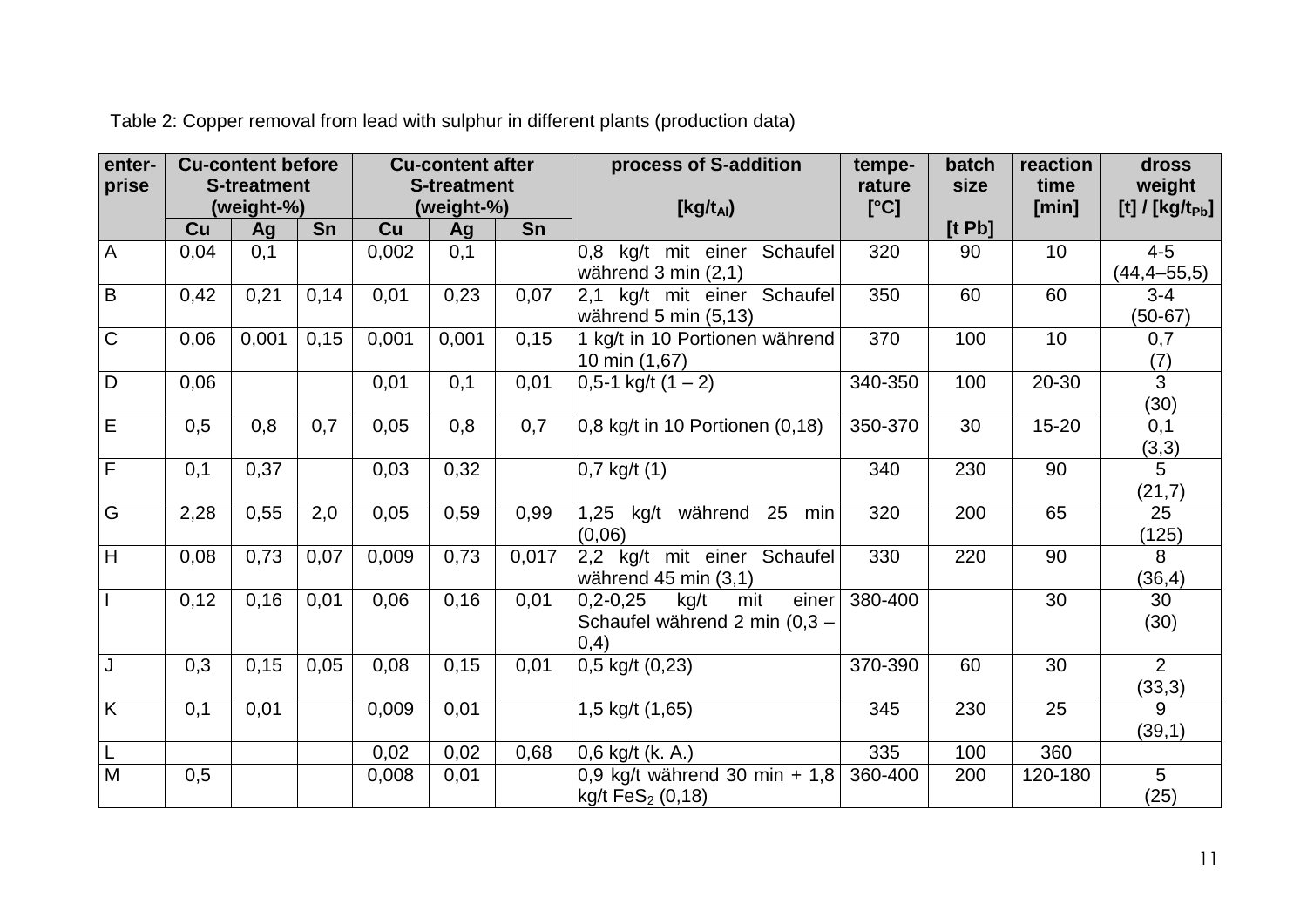In practice crude lead is decopperized with sulfur to about 0.001 % Cu and less. Theoretically and thermodynamically this concentration can hardly be reached. The final thermodynamic concentration limit. is approx. 0.05 % Cu. The potential phases, being in equilibrium with sulfur during decopperization of lead, are shown in the phase diagram Pb-Cu-S. [21,33] (figure 12)



Figure 12: System Pb-Cu-S [33]

| According to this, the following<br>reactions are expected: | $(Pb) + (S) = $<br>$CuPb + (S) = $                   | (1)<br>(2) |
|-------------------------------------------------------------|------------------------------------------------------|------------|
| The gross reaction of $(1)$ and $(2)$ is:                   | $(Pb) + CuPb + 2(S) =  + $                           | (3)        |
| with the secondary reaction                                 | $<$ CuS> + Cu <sub>Pb</sub> = $<$ Cu <sub>2</sub> S> | (4)        |
| the gross reaction of $(3)$ and $(4)$ is:                   | $PbS$ + 2 $Cu_{Pb} = (Pb) + cCu_2S$                  | (5)        |

Using the phase-diagram (figure 12), the entire solubility of copper in lead is determined by the individual solubilities of Cu and  $Cu<sub>2</sub>S$  in the Pb-Cu-Cu<sub>2</sub>S-system, or by the solubility of  $Cu<sub>2</sub>S$  in the Pb-Cu<sub>2</sub>S-PbS-system. In [32] the following reactionprocess was assumed, based on experimentally produced phases:

| very fast:     | $(Pb) + (S) \rightarrow \langle PbS \rangle$                                         | (6)  |
|----------------|--------------------------------------------------------------------------------------|------|
| fast:          | $\langle PbS \rangle$ + Cu <sub>Pb</sub> $\rightarrow \langle CuS \rangle$ +(Pb)     | (7)  |
|                | Decopperize-reaction                                                                 |      |
| moderate fast: | $\langle CUS \rangle$ + $Cup_b \rightarrow \langle Cu_2S \rangle$                    | (8)  |
|                | Decopperize-reaction                                                                 |      |
| slow:          | $2 <$ CuS> + (Pb) $\rightarrow$ <cu<sub>2S&gt; + <pbs></pbs></cu<sub>                | (9)  |
| very slow:     | $\langle Cu_2S \rangle$ + (Pb) $\rightarrow \langle PbS \rangle$ + 2Cu <sub>Ph</sub> | (10) |
|                | lead-sulfide-coating                                                                 |      |

But due to figure 12 it is impossible that copper sulfide is formed from lead sulfide and reacting back to lead sulfide without changing temperature, pressure or other reaction-parameters. In our (IME)-understanding the following reaction is more probable: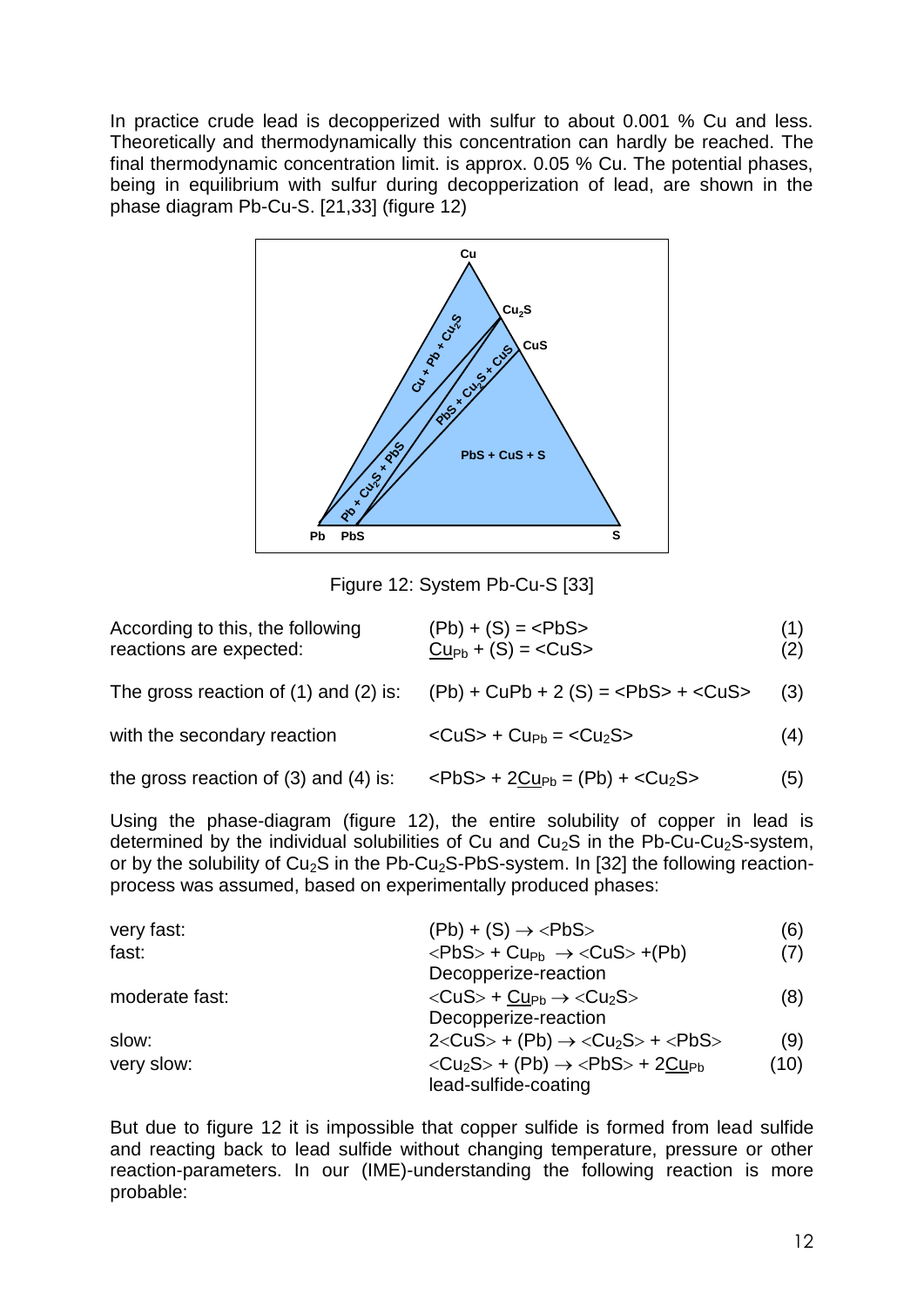$$
\begin{array}{c}\n\mathbf{2} \underline{C} \underline{u}_{Pb} + \underline{Pb} \underline{S}_{Pb} \rightarrow \langle Cu_2S \rangle + (Pb) \\
\hline\n\end{array}
$$
\n
$$
\begin{array}{c}\n\mathbf{2} \underline{C} \underline{u}_{Pb} + \underline{Pb} \underline{S}_{Pb} \rightarrow \langle Cu_2S \rangle + (Pb) \\
\hline\n\end{array}
$$
\n
$$
\begin{array}{c}\n\mathbf{2} \underline{C} \underline{u}_{Pb} + \underline{Pb} \underline{S}_{Pb} \rightarrow \langle Cu_2S \rangle + (Pb) \\
\hline\n\end{array}
$$
\n
$$
\begin{array}{c}\n\mathbf{2} \underline{C} \underline{u}_{Pb} + \underline{Pb} \underline{S}_{Pb} \rightarrow \langle Cu_2S \rangle + \langle Cu_2S \rangle \\
\hline\n\end{array}
$$

PbS and CuS as stable phases are formed when liquid or gaseous sulfur comes in contact with lead containing copper. CuS originates by a heterogeneous reaction between copper dissolved in lead and sulfur. It is there produced where sulfur is in a local surplus. According to the reactions (4) and (5) CuS contributes to a further decopperization [1,35].

As it results from the tetraedation of the system copper occurs in crude lead in different phases. It can occur elementary (as segregated phase) or in dissolved copper compounds combinations depending on the content of alloying elements (Sn, As, Sb, etc.). In all external examinations presented above, which are concerned with the reaction mechanism in crude lead only the free copper is looked at. However, the alloying elements of lead can fundamentally influence the reaction mechanism and the cinetics of the decopperication.

## **3.2 The influence of alloying elements on decopperization with sulphur**

In practice much lower Cu contents are reached than thermodynamically possible. The reason is seen in the positiv effect of tin [36], silver [38] and bismuth [37], the influence of antimony is discussed controversary [37,38,12]. From [12] is published that antimony impedes the process in the systems Pb-Cu-Sn-Sb and Pb-Cu-As-Sb especially at high Sb-contents (fig. 13). The influence of Zn in Pb-Cu-Sb-As and As in Pb-Cu-Sb-As show, that there are further phase equilibria in the systems (fig. 14).



Figure 13: Influence of tin concentration on copper removal in Pb-Cu-Sn-Sn-melts at 285 °C (single sulphur addition 100 % related to  $Cu<sub>2</sub>S$ , Cu initial content 0.15 to 0.30 %, Sb initial content 9.0 %) [12]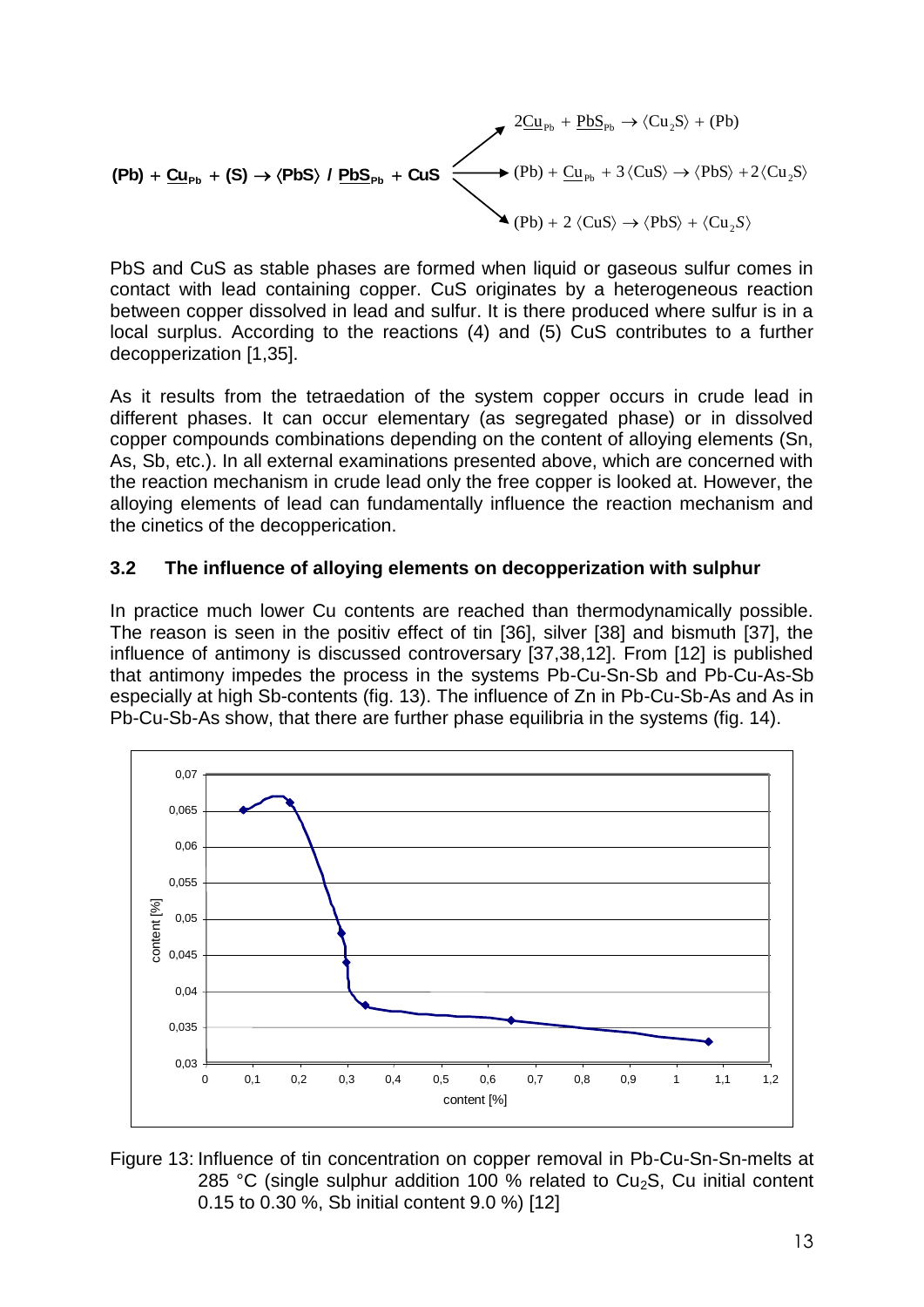![](_page_13_Figure_0.jpeg)

Figure 14: Influence of arsenic on the copper removal in the system Pb-Cu-Sb-As (single sulphur addition 100 %, Cu initial content from 0,30 to 0,50 %, Sb initial content 9 %)

#### **3.3 Copper removal kinetics at presence of sulphur**

#### **3.3.1 Published knowledge**

Published data on kinetics of the copper removal from lead bullion with sulphur [1,39] showed that within 2 - 4 minutes the minimum concentration of copper in the melt is reached, which thereafter again rises (figure 15). The backward reaction 10 between lead and  $Cu<sub>2</sub>S$  is assumed to be the reason [40], which accelerates with increasing contact time between dross and the lead melt [41]. In most publications, dealing with kinetics of the copper removal, the specification concerning the composition of the used lead is missing, which makes a interpretation of the complex effects of the individual alloying elements impossible.

![](_page_13_Figure_5.jpeg)

Figure 15: Kinetics of the copper removal from lead with sulphur [40]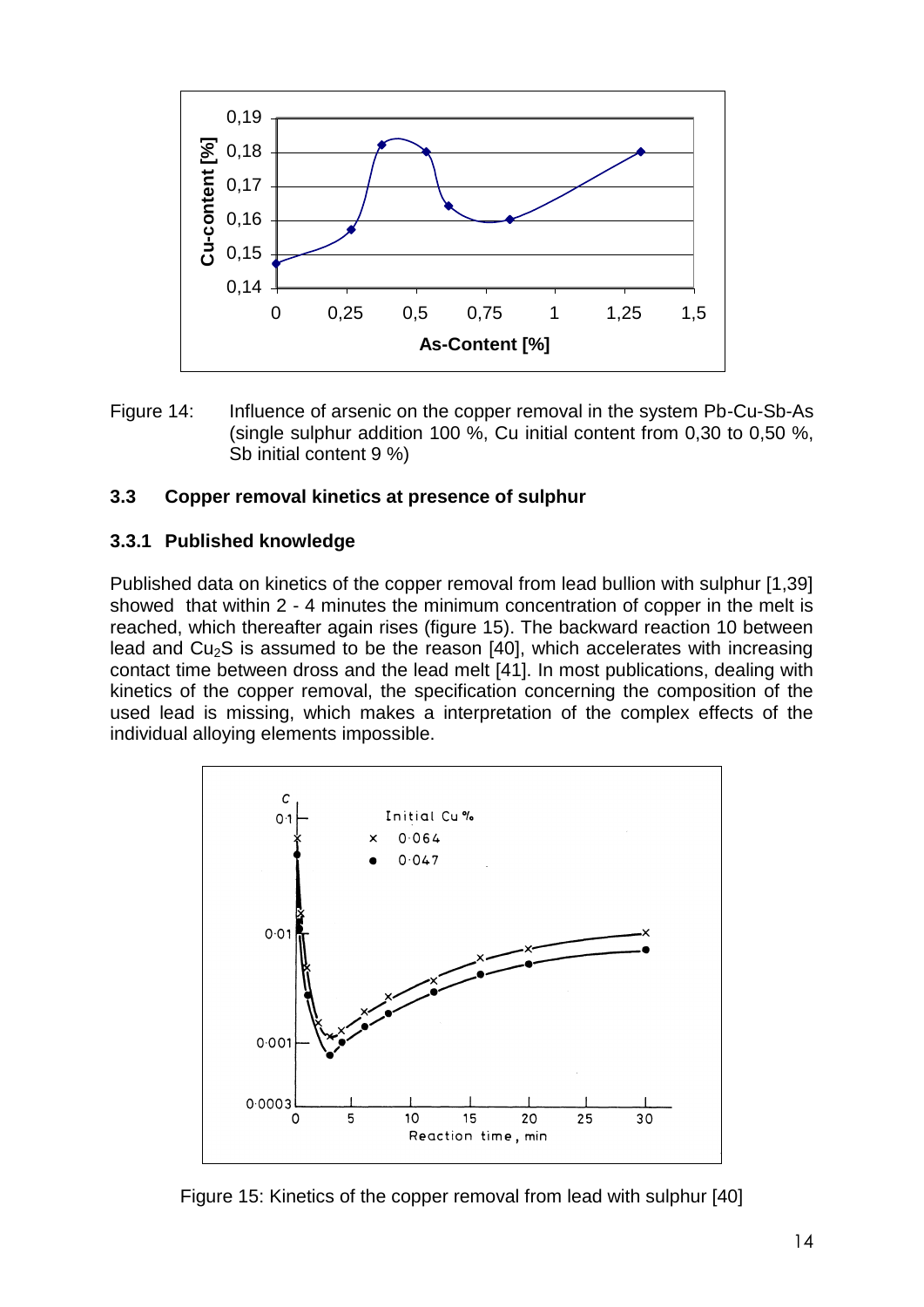A different shape of the kinetic-curves is found at presence of elements, which form compounds with copper (e.g. Tin) and of non-compound-forming elements (e.g. Silver). The decline of the copper concentration happens with presence of silver steadily. The lower the temperature, the more rapidly and more completely. At presence of tin the Cu-level first rapidly decreases, in the further run the copper content rises again. The temperature influence is completely reverse to the silver presence. The causes of this different effect are not published yet. The often assumed backward reaction from  $Cu<sub>2</sub>S$  and lead to PbS and Cu however is thermodynamically impossible. The third elements, in the intermetallic phases have a much lower affinity to sulphur and react much slower. This could lead to higher dissolved levels than initially present.

## **3.3.2 Experimental investigations**

The copper removal in lead using sulphur and pyrite was investigated at Varta Recycling, Krautscheid under special consideration of Arsenic, Tin and Antimony. Before and whilst copper removal with sulphur and pyrite samples were taken with a special developed sampling device about 50 cm under the surface as well as the temperature of the melt was measured at this location.

After immersing the sampling device in the melt, it was opened by removing a lid, which was immediately closed again in order to avoid dross. The device was pulled out and samples were cast. One of the samples was vacuum filtered through a mineral felt at sampling temperature. Both were analysed on Cu, Sb, As, Sn, Te and Se.

The concentration of copper, tin, arsenic and antimony in the non-filtered = standard samples show a similar trend (s. fig. 16). Noticeable is again the rise and decline of the values. After approx. 40 minutes reaction time the copper, tin and arsenic content came to a relative constant level.

![](_page_14_Figure_5.jpeg)

Figure 16: Kinetic curves of copper, tin and arsenic concentration by copper removal in lead with sulphur and pyrite (production samples)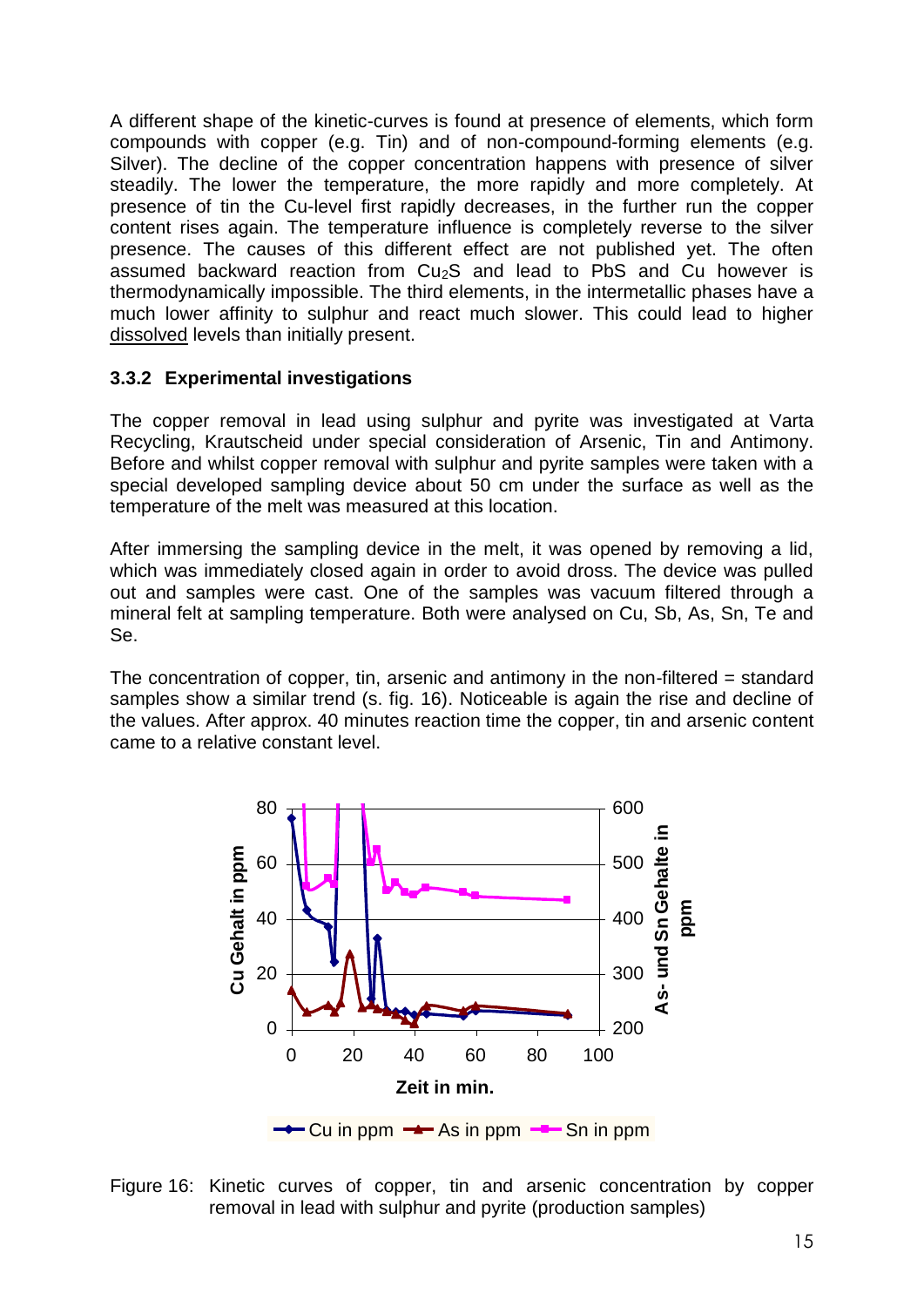The comparison of the copper concentration curves before and after filtration (Fig. 17a) shows concentration peaks for the not filtered sample and a steady decreasing curve of the filtered sample. The starting copper concentration of the not filtered sample was 76,3 ppm, of the filtered sample 49.9 ppm. After 40 - 50 minutes the concentrations reached the same level. The unsteady course of the copper concentration in the not filtered samples is pointing to segregation processes and not separated inclusions of copper-bearing compounds. Focussing on the copper reduction curve after filtration in detail a slight periodical rise and decline of copper concentration is observed (fig. 17b). After 10 - 12 minutes the copper concentration slope delays and slight increases can be observed in the following hour. Such delays were also noticed in laboratory scale trials but repeated in smaller periods of 2,5 to 3 minutes. Figure 18 collects the kinetics results for tin, arsenic and antimony. Non filtered samples show again the presence of suspended not settled particles.

![](_page_15_Figure_1.jpeg)

Figure 17: Copper concentration versus reactiontime a) before and after filtration b) detail after filtering

![](_page_15_Figure_3.jpeg)

Figure 18: Concentration of copper, tin, arsenic and antimony during sulphur addition treatment (after sample filtration)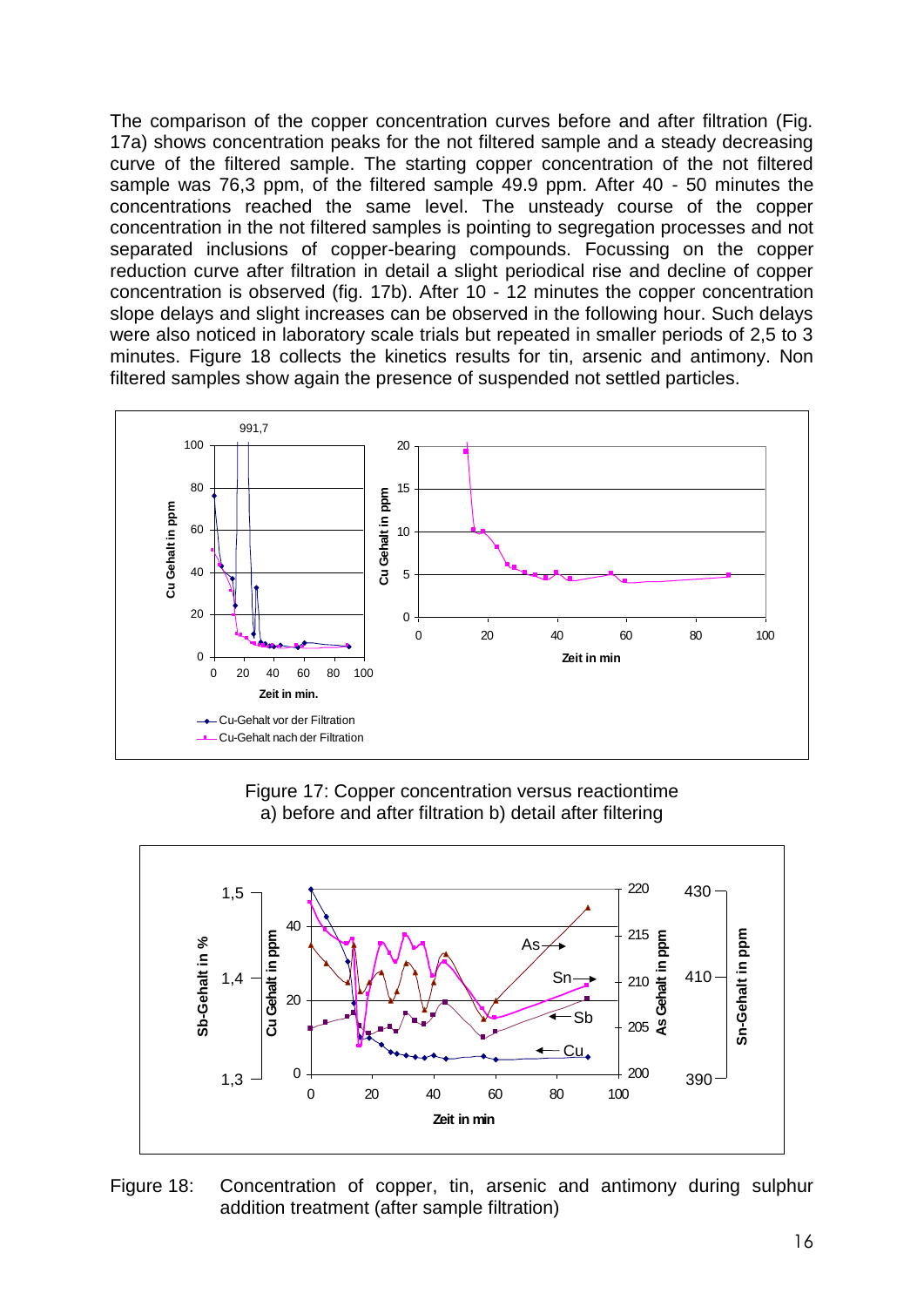A different presentation (fig. 19) shows a close connection between rise and fall of the elements An, As and Sb, which leads to the assumption, that the same mechanism applies for these elements.

![](_page_16_Figure_1.jpeg)

Figure 19: Concentration of tin and arsenic (filtered samples)

#### **3.4 Mechanism of the decopperization of crude lead with presence of sulphur**

The different courses of copper removal with sulphur in presence of alloying elements leads to two different mechanisms depending whether these elements form compounds with copper or not. In pure Pb-Cu-melts and also in Pb-Cu-Me1-melts (Me1 is a metal, which does not form compounds with copper) dissolved copper reacts with dissolved PbS or sulphur forming  $Cu<sub>2</sub>$ S. Thus the copper content of the melt decreases below the copper solubility in lead at that temperature. Due to the fact that re-dissolving of suspended or dross contained high melting copper metal (from first stage of Cu-refining, see. 3.2) needs more time than the reaction of dissolved copper with sulphur at 350 - 400 °C it is most likely that copper is not quantitatively dissolved. In Pb-Cu-Me2-melts (Me2 is a metal which forms compounds with copper) dissolved copper in the lead react with dissolved PbS and sulphur forming  $Cu<sub>2</sub>S$ . Again the copper content of the melt decreases below the copper solubility at that temperature. Suspended copper intermetallic compounds (about 90 % of the copper in the dross occurs as intermetallic compounds) can be quickly re-dissolved in the melt, due to the lower melting point. The copper content of the melt rises to the thermodynamic solubility and reacts again with sulphur (sulphur carrier).

The comparison of the concentration change of the investigated elements and of copper show, that parallel to the primary reduction of the copper concentration the tin and arsenic values decrease also, but not antimony. At the points of retardation or reversal of the copper reduction the contents of these elements increase intensively and particularly a parallel progress can be detected (see figure 19). Because of these results it can be concluded, that during the removal of copper reactions are taking place, which implicates also a removal of Sn, As, Sb from the molten lead bullion, but to a certain degree these reactions may force copper to dissolve again. As published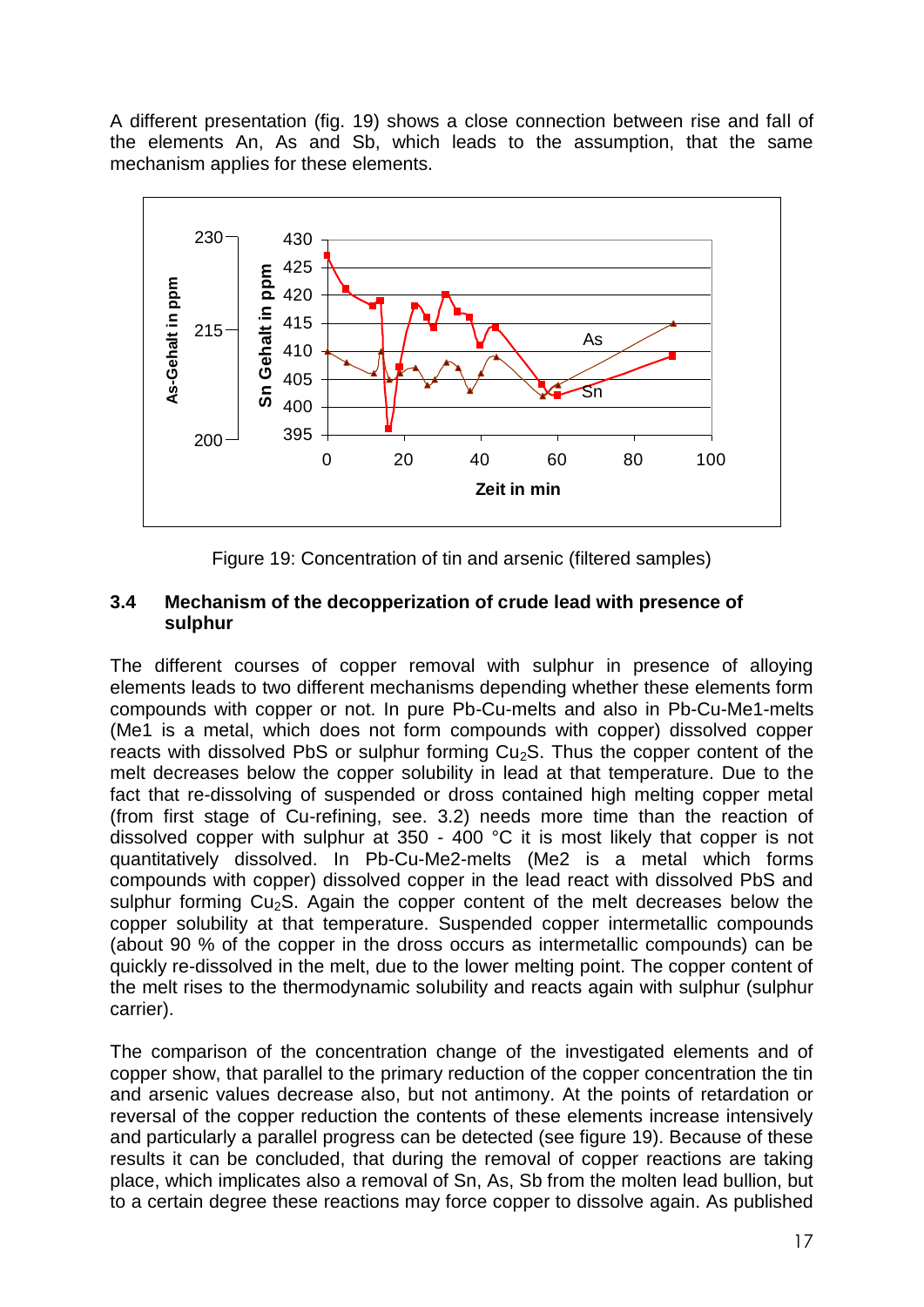and shown by tetraedration of the multi-component system (see 3.2) copper in crude lead is present in form of various intermetallic compounds. A copper enrichment of the lead bullion can take place in the presence of third elements, which form with copper intermetallic compounds. The reported experimental results confirm the following proposed mechanism of lead decopperization.

A minor part of the intermetallic compounds (copper and third elements) is dissolved in lead, but the largest part is suspended in the melt in solid form. With the addition of a sulphur carrier (sulphur, pyrite) CuS and predominantly PbS is formed corresponding to the ternary-phase-diagram (figure 8). This happens by heterogenous reaction of the melt with liquid respectively gaseous sulphur, because the lead activity is closed to 1. PbS dissolves in lead at 350 - 400 °C to approximately  $0.7 - 0.8$  %, which is equivalent to a solubility of sulphur of  $0.1 - 0.12$  %. Through homogenous reaction in the lead dissolved PbS reacts with dissolved third elements (intermetallic compounds). The homogenous liquid reaction is kinetic perferred to a heterogeneous liquid solid reaction. Single and double sulphides of copper and of third elements are formed. The solid and in lead insoluble sulphides rise to the melt surface, thereby the content of copper and impurities in the melt decreases. A lead melt with contents of copper and those third elements is formed, with concentrations below the solubility of a sulphur free lead melt. Thereafter intermetallic compounds, which are suspended in the melt, can dissolve in the lead melt, supported by stirring. Because of the affinity of copper to sulphur in opposite to the impurities, already dissolved copper sulphidizes and immediatly segregates, the copper content of the melt remains more or less unchanged or increases only slightly. But the concentration of the third elements in the melt increases because they do not react as fast with sulphur as copper does.

An approach to draw this mechanism is given in figure 15 schematically. Cycles of decopperization and re-dissolution exist and last as long as in the melt disperred but soluable intermetallic compounds exist. This mechanism of periodic decopperization and enrichment as well as the increase and decrease of the impurity contents in lead during the treatment with a sulphur can be described thermodynamically by the phase-diagram (figure 12). The assumption of forming double sulphides  $(n*Cu<sub>2</sub>S*m*Me<sub>x</sub>S<sub>y</sub>)$  leads to a larger equilibrium constant of the decopperation reaction and thus to lower copper concentrations in the lead bullion. Thus the contradiction is solved between the practical achievable and the thermodynamical computed values of the copper concentration in lead after decopperization with sulphur. The very small re-enrichment of copper in the lead in pure Pb-Cu-melts while decopperization with sulphur can be explained with the very slow re-dissolution of unsolved metallic copper in the lead.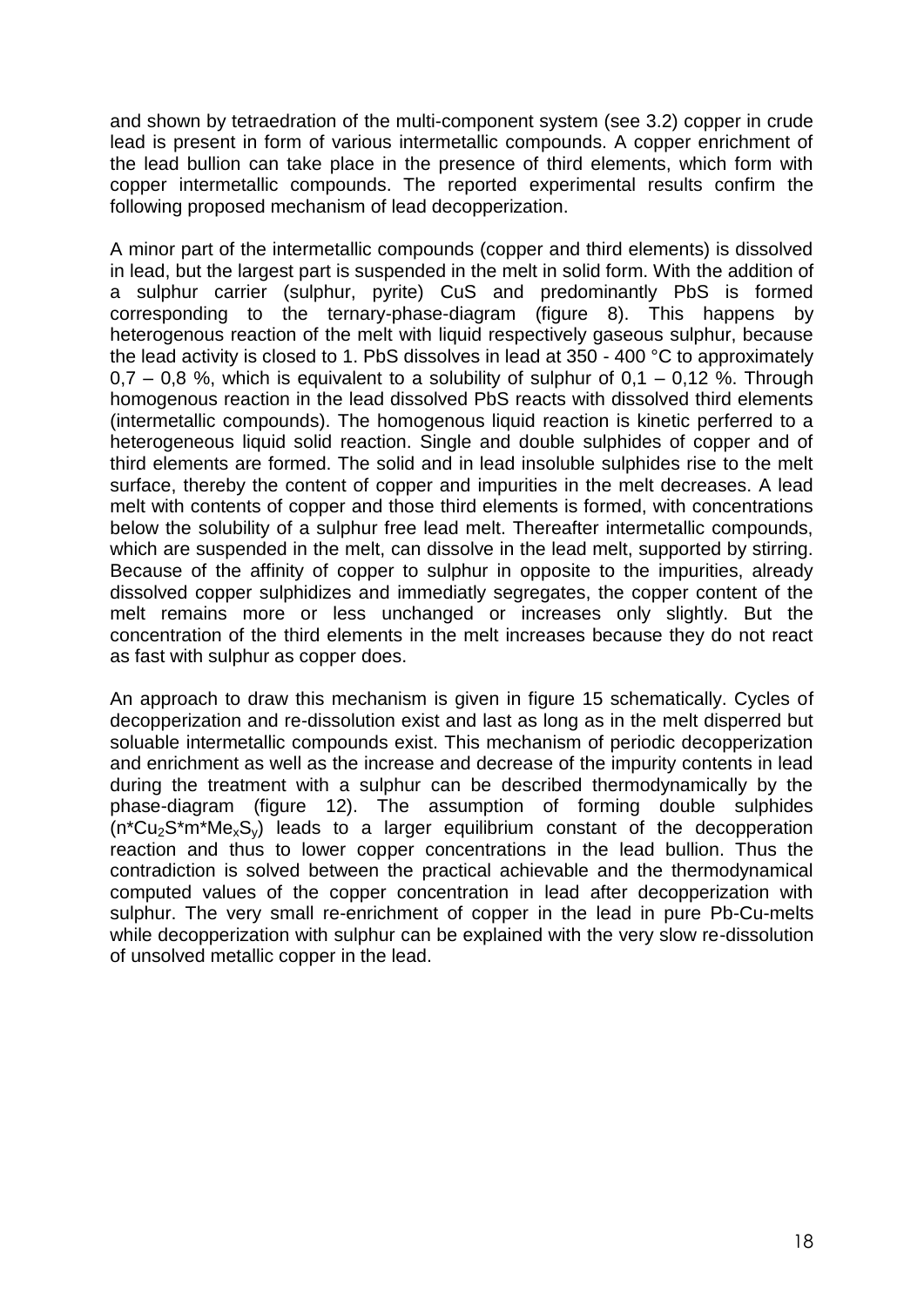![](_page_18_Figure_0.jpeg)

Figure 20: Schematic illustration of proposal mechanism for copper removal

## **4. Conclusions**

Due to these considerations the following suggestions for a practical compared to sulfide formation realisation of the decopperization of crude lead with sulphur can be made:

- Decopperization of the lead by thermal segregation prior to a sulphur addition has to be completely undertaken, to avoid dispersed metallic copper or intermetallic copper compounds in the lead melt.
- The sulphur quantity has to be below 0,1 % of the lead quantity per addition step (solubility of sulphur). A surplus leads only to sulphur losses.
- In order to avoid re-dissolution of intermetallic compounds in lead, the sulphurization has to be undertaken quickly and the formed dross has to separated from the lead melt immediately.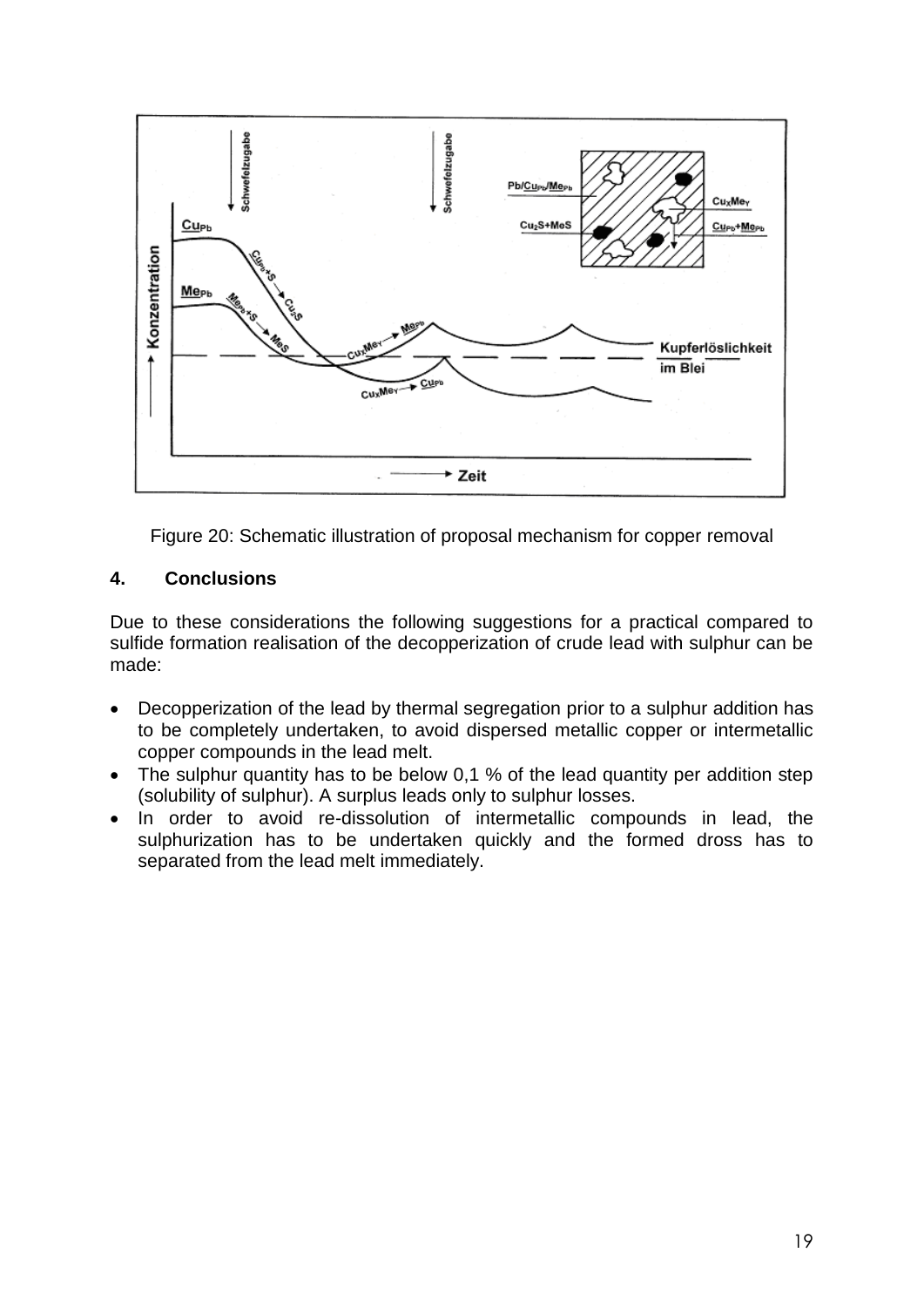## **5. Literature**

- [1] T.R.A Davey: The physical chemistry of lead refining Lead-Zinc-Tin 80 Proceedings of a World Symposium on Metallurgy and Environmental Control sponsored by the TMS-AIME Lead, Zinc, and Tin Committee at the 100<sup>th</sup> AIME Annul Meeting, February 24-28, 1980, in Las Vegas, Nevada, p. 477-507
- [2] W.W. Krysko: Die Entkupferung des Bleies Erzmetall Vol. 17 (1964) no. 6, p. 285-291
- [3] W.W. Krysko: Die Entkupferung des Bleies (Part 3 and 4) Erzmetall Vol. 19 (1966) no. 1, p. 12-20
- [4] R. Kleinert: Gegenwärtiger Stand der Blei-Raffinationsverfahren Erzmetall Vol. 22 (1969) no. 9, p. 327-338
- [5] F. Johannsen, B. Rose: Untersuchungen zur Entkupferung von Werkblei Erzmetall Vol. 16 (1963) no. 9, p. 443-451
- [6] T.B. Massalski, H. Okamoto: Binäry Alloy Phase Diagramms Copyright by ASM International, 2nd printing, August 1992
- [7] W.W. Krysko, J. Drinkwater: Die Entkupferung des Bleies (Part 8) Erzmetall Vol. 20 (1967) no. 4, p. 171-173
- [8] T.R.A. Davey: Phase Systems concerned with the Copper Drossing of Lead Bulletin of the Institution of Mining and Metallurgy, October 1962, no. 671, p. 553-620, Transactions, Vol. 72, 1962-63, Part 1, p. 1-60
- [9] H. Hartmann, F. Ensslin, E. Wunderlich: Untersuchungen über die Entkupferung des Bleies in Gegenwart von Zinn, Arsen und Antimon (Part 1) Erzmetall Vol. 12 (1959) no. 8, p. 374-381
- [10] H. Hartmann, F. Ensslin, E. Wunderlich: Untersuchungen über die Entkupferung des Bleies in Gegenwart von Zinn, Arsen und Antimon (Part 1) Erzmetall Vol. 12 (1959) no. 9, p. 437-443
- [11] A. Schrader, H. Hanemann: Über das System Blei – Antimon – Kupfer Zeitschrift für Metallkunde, Vol. 33, Feb. 1941, no. 2, p. 49-60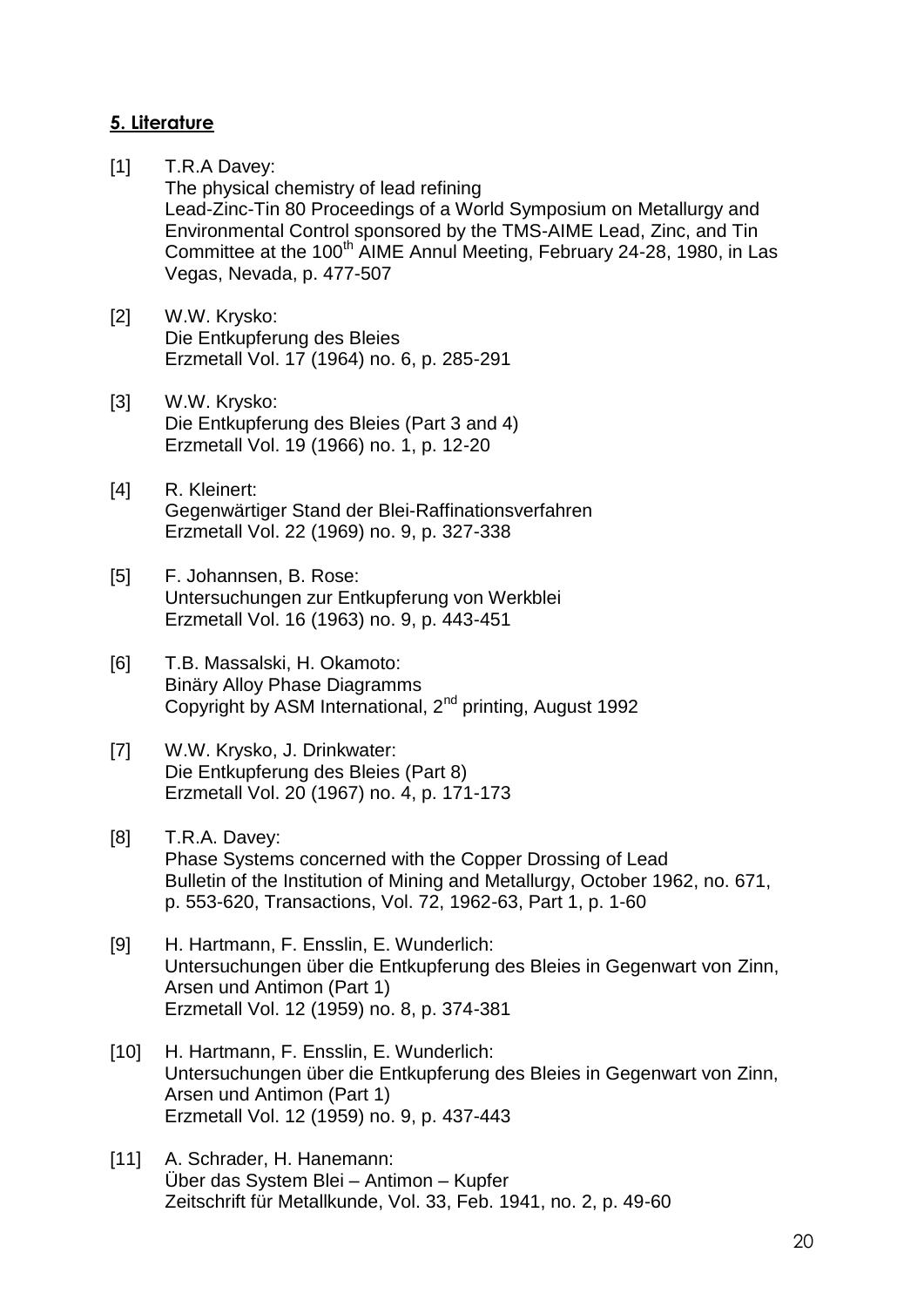- [12] H. Hartmann, F. Ensslin, E. Wunderlich: Untersuchungen über die Entkupferung des Bleies in Gegenwart von Zinn, Arsen und Antimon (Part 2) Erzmetall Vol. 12 (1959) no. 11, p. 537-543
- [13] E. Günzel, K. Schubert: Strukturuntersuchungen im System Kupfer-Antimon Z. Metallkunde Vol. 49 (1958) no. 3, p. 124-133
- [14] Konstitution der ternären metallischen Systeme (Page 29-50-51) Kompendium Lose-Blatt-Sammlung Ed.: W. Guertler, Berlin - Istanbul 1956/57, 1<sup>st</sup> Volume
- [15] W. Guertler: Betrachtungen zur theoretischen Metallhüttenkunde Metall und Erz Vol. 17 (1920) no. 8, p.192-195
- [16] R. Vogel: Die heterogenen Gleichgewichte 2<sup>nd</sup> printing, Akademische Verlagsgesellschaft GEEST & PORTIG K.G, Leipzig 1959, p. 389-393
- [17] L.S. Palatnik, L.I. Landau: Fazovye Ravnovesiya v. Mnogokomponentnykh Sistemakh (Phase equilibria in multiple component systems), Kharkovs Stats University, Kharkov, 1961 (russian)
- [18] N. S. Kurnakov: Einführung in die physikalisch-chemische Analyse Verlag AN UdSSR, 1940 (russian)
- [19] A. Prince: Alloy phase equilibria Elsevier publishing company, Amsterdam-London-New York, 1966
- [20] A. M. Zakharov: Mehrkomponentige metallische Systeme mit Mischphasen Moskau, Verlag Metallurgie, 1985 (russian)
- [21] W. Guertler, G. Landau: Beiträge zur Kenntnis des System Kupfer-Blei-Schwefel Metall und Erz Vol. 31 (1934) no. 8, p. 169-179
- [22] H. Hartmann, F. Ensslin, W. Davidson: Untersuchungen über die Entkupferung des Bleies in Gegenwart von Zinn, Arsen und Antimon (Part 3) Erzmetall Vol. 13 (1960) no. 2, p. 53-58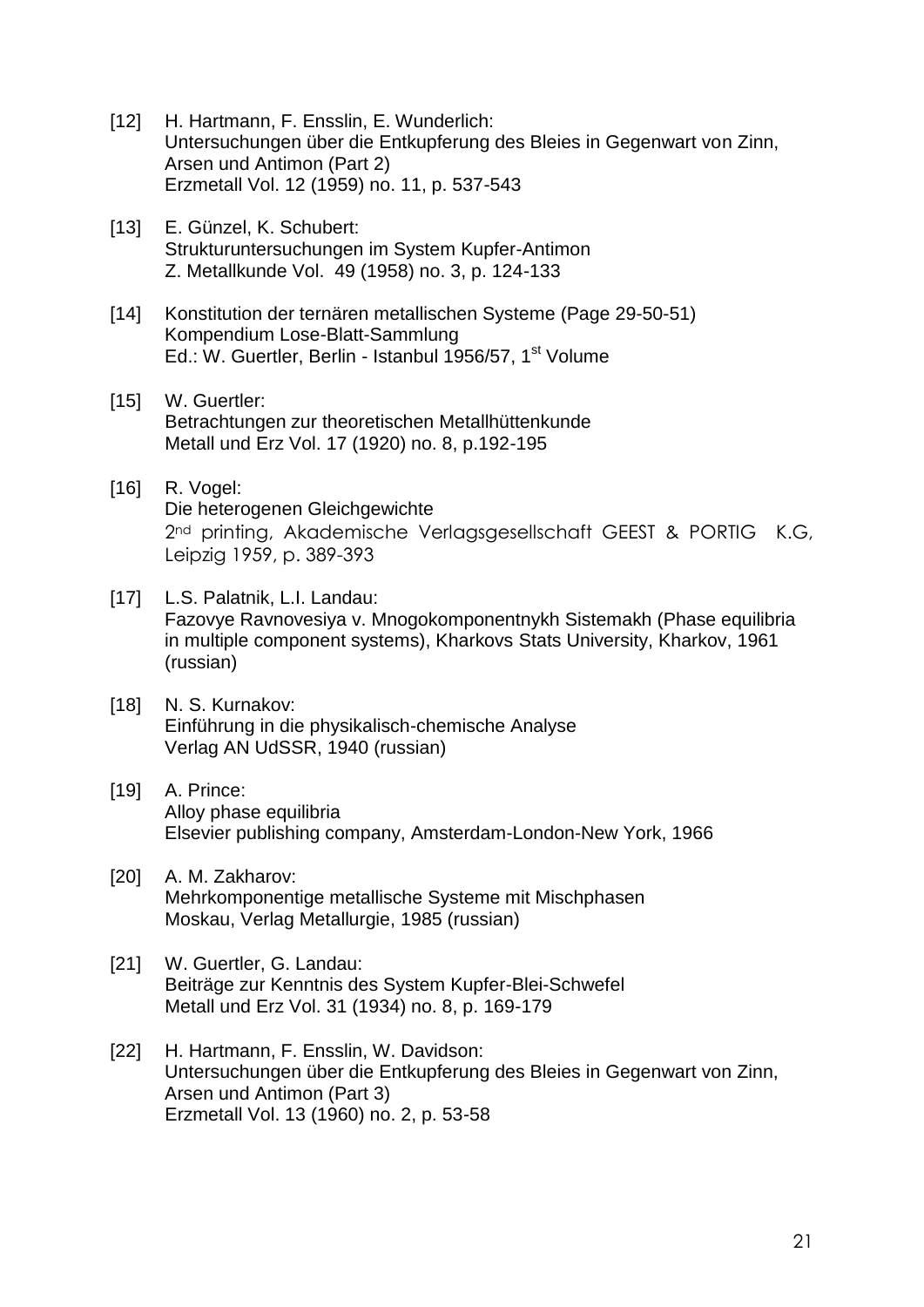| $[23]$ | K.L. Meißner:<br>Gleichgewichte zwischen Metallpaaren und Schwefel<br>V. Das System Kupfer-Zinn-Schwefel<br>Metall und Erz Vol. 18 (1921) no. 18, p. 466-468                                                               |
|--------|----------------------------------------------------------------------------------------------------------------------------------------------------------------------------------------------------------------------------|
| $[24]$ | M.E. Dritz et.al.:<br>Handbook: Binary and mutiple component copper systems<br>Moskau, Verlag Nauka, 1979 (russian)                                                                                                        |
| $[25]$ | J.V. Harding et.al.:<br>The constitution of Tin-rich Tin-Antimony-Copper Alloys<br>The Journal of the Institute of Metals Vol. 75 (1948-49),<br>Ed.: Lieut.-Colonel S.C. Guillan<br>London, Inst. of Met. 1949, p. 115-130 |
| [26]   | <b>Phase Diagrams for Ceramics</b><br>Ed.: M.K. Reser<br>4 <sup>th</sup> printing 1979, Copyright, 1964, by the American Ceramic Society                                                                                   |
| $[27]$ | W. Bonsack:<br>Über das System Zinn-Kupfer-Antimon<br>Zeitschrift für Metallkunde (1927) no. 3, p. 107-110                                                                                                                 |
| $[28]$ | I. Barin:<br><b>Thermochemical Data of Pure Sybstances</b><br>VCH Verlag Gesellschaft, Weinheim 1989                                                                                                                       |
| $[29]$ | I. Barin:<br><b>Thermochemical Data of Pure Sybstances</b><br>VCH Verlag Gesellschaft, Weinheim 1993                                                                                                                       |
| $[30]$ | I. Barin, O. Knacke, O. Kubaschewski:<br>Thermodynamic Properties of Inorganic Sybstances<br>Springer-Verlag, Berlin and New-York, NY, 1973, Supplement 1977                                                               |
| $[31]$ | O. Knacke, O. Kubaschewski, K. Hesselmann:<br>Thermodynamic Properties of Inorganic Sybstances<br>Springer-Verlag, Berlin-Heidelberg 1991                                                                                  |
| $[32]$ | I.R.S. Clark:<br>Mechanismus und Kinetik der Entkupferung des Bleis mit Schwefel<br>Erzmetall Vol. 21 (1968) no. 11, p. 497-501                                                                                            |
| $[33]$ | K.L Meißner:<br>Gleichgewichte zwischen Metallpaaren und Schwefel<br>Das System Kupfer-Blei-Schwefel<br>Metall und Erz Vol. 18 (1921) no. 7, p. 146-152                                                                    |
| $[34]$ | G.M. Willis, T.R.A. Davey:<br>Mochanismus und Kinotik der Entkunferung des Rlois mit Schwefel                                                                                                                              |

Mechanismus und Kinetik der Entkupferung des Bleis mit Schwefel Erzmetall Vol. 22 (1969) no. 8, p. 382-383